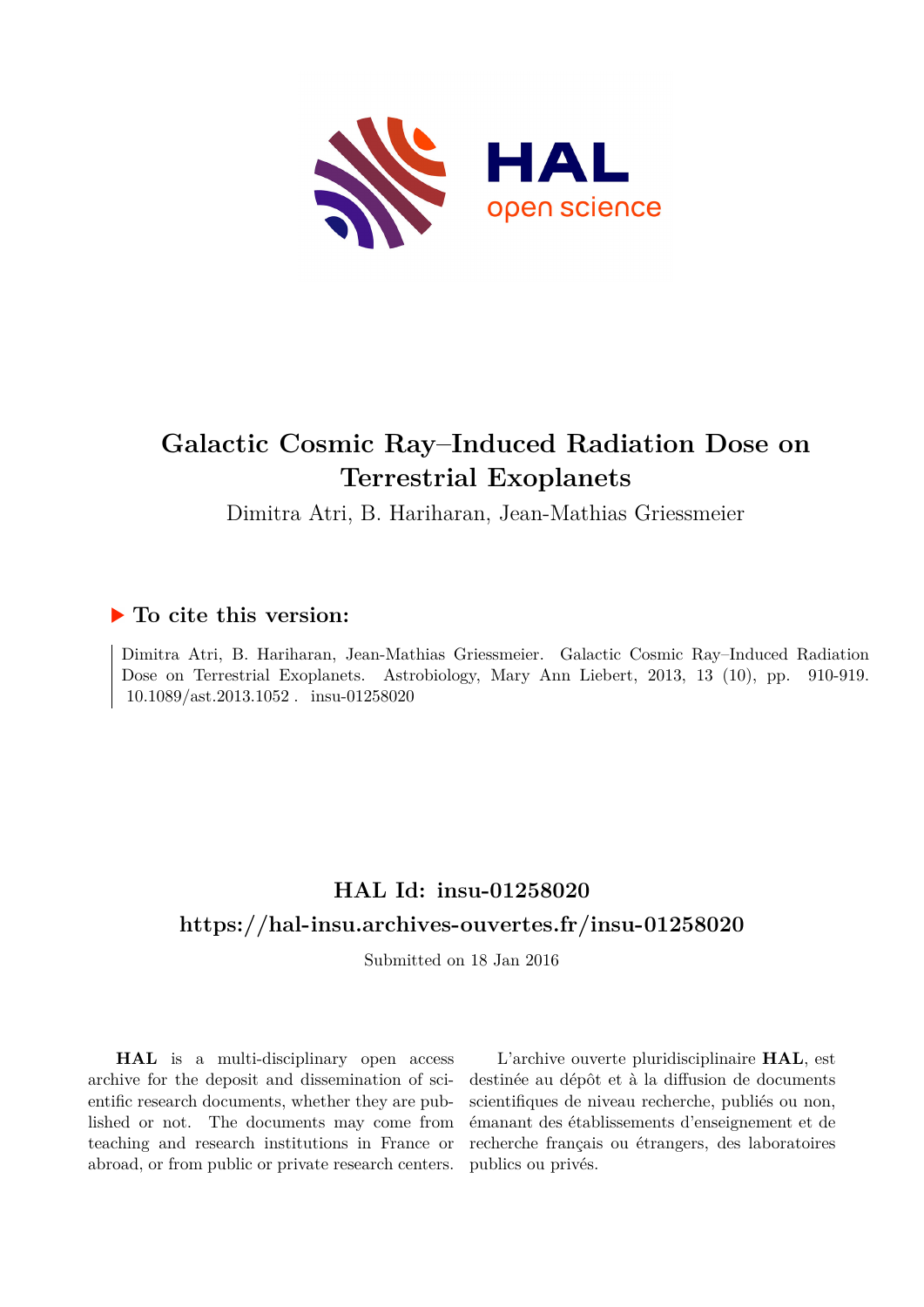# **Galactic cosmic ray induced radiation dose on terrestrial exoplanets**

Dimitra Atri<sup>1,2</sup>, B. Hariharan<sup>2</sup>, and Jean-Mathias Grießmeier<sup>3,4</sup>

1. Blue Marble Space Institute of Science, Seattle, WA 98145-1561, USA,

Email: dimitra@bmsis.org

2. Tata Institute of Fundamental Research, Mumbai 400 005, India

3. Laboratoire de Physique et Chimie de l'Environnement et de l'Espace,

LPC2E CNRS/Universite d'Orleans, 45071 Orleans Cedex 02, France

4. Station de Radioastronomie de Nancay, Observatoire de Paris, CNRS/INSU, 18330 Nancay, France.

This past decade has seen tremendous advancements in the study of extrasolar planets. Observations are now made with increasing sophistication from both ground and space based instruments, and exoplanets are characterized with increasing precision. There is a class of particularly interesting exoplanets, falling in the habitable zone, which is defined as the area around a star where the planet is capable of supporting liquid water on its surface. Planetary systems around M dwarfs are considered to be prime candidates to search for life beyond the solar system. Such planets are likely to be tidally locked and have close-in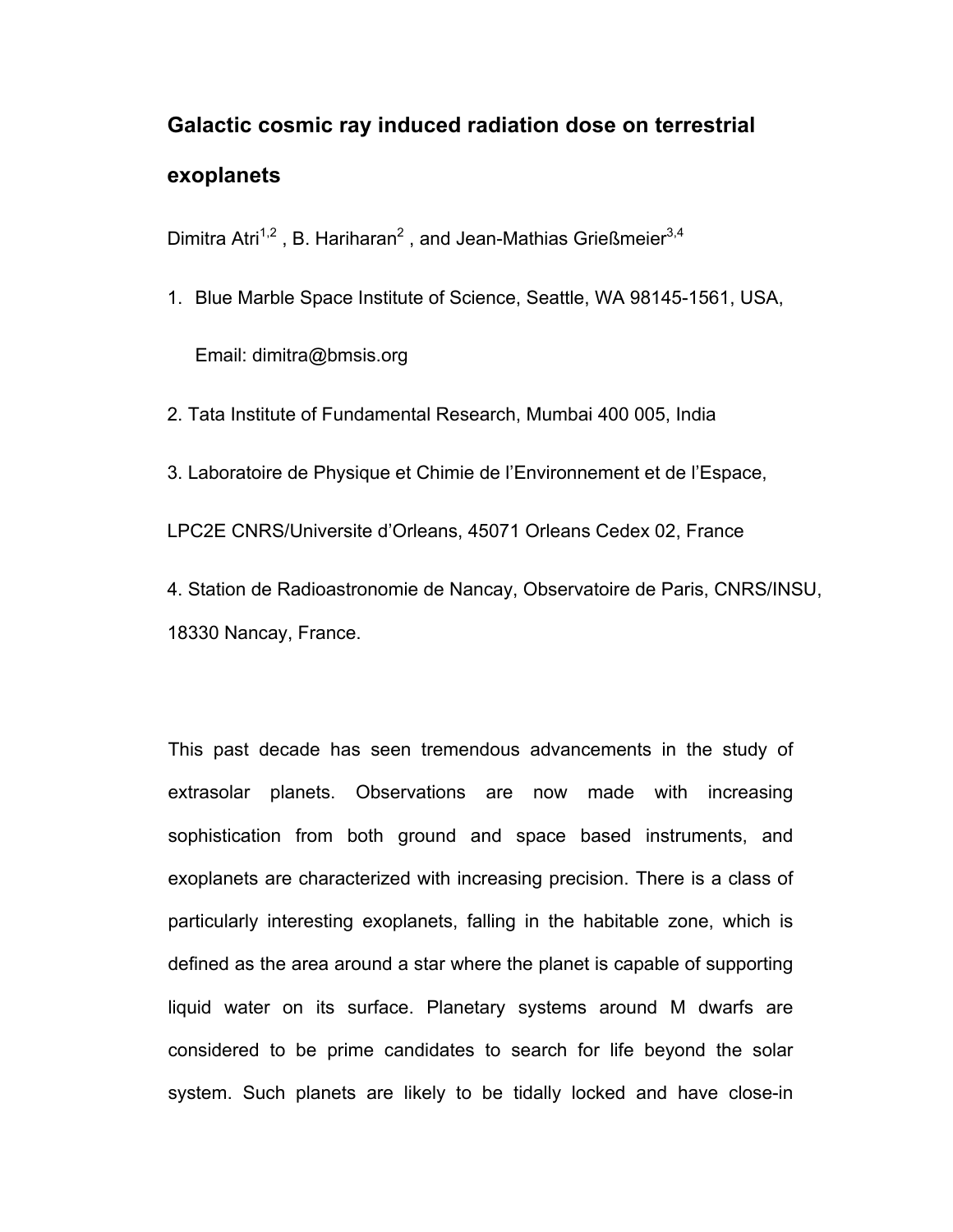habitable zones. Theoretical calculations also suggest that close-in exoplanets are more likely to have weaker planetary magnetic fields, especially in case of super earths. Such exoplanets are subjected to a high flux of Galactic Cosmic Rays (GCRs) due to their weak magnetic moments. GCRs are energetic particles of astrophysical origin, which strike the planetary atmosphere and produce secondary particles, including muons, which are highly penetrating. Some of these particles reach the planetary surface and contribute to the radiation dose. Along with the magnetic field, another factor governing the radiation dose is the depth of the planetary atmosphere. The higher the depth of the planetary atmosphere, the lower the flux of secondary particles will be on the surface. If the secondary particles are energetic enough, and their flux is sufficiently high, the radiation from muons can also impact the sub-surface regions, such as in the case of Mars. If the radiation dose is too high, the chances of sustaining a long-term biosphere on the planet are very low. We explore the dependence of the GCR induced radiation dose on the strength of the planetary magnetic field and its atmospheric depth, finding that the latter is the decisive factor for the protection of a planetary biosphere.

#### **1. INTRODUCTION**

What are the physical conditions that make a planet habitable? The solution to this problem depends on the definition of habitability. One way to approach this problem is to study the Earth and estimate the range of physical conditions which can support an Earth-like biosphere. These include the astrophysical conditions such as the stellar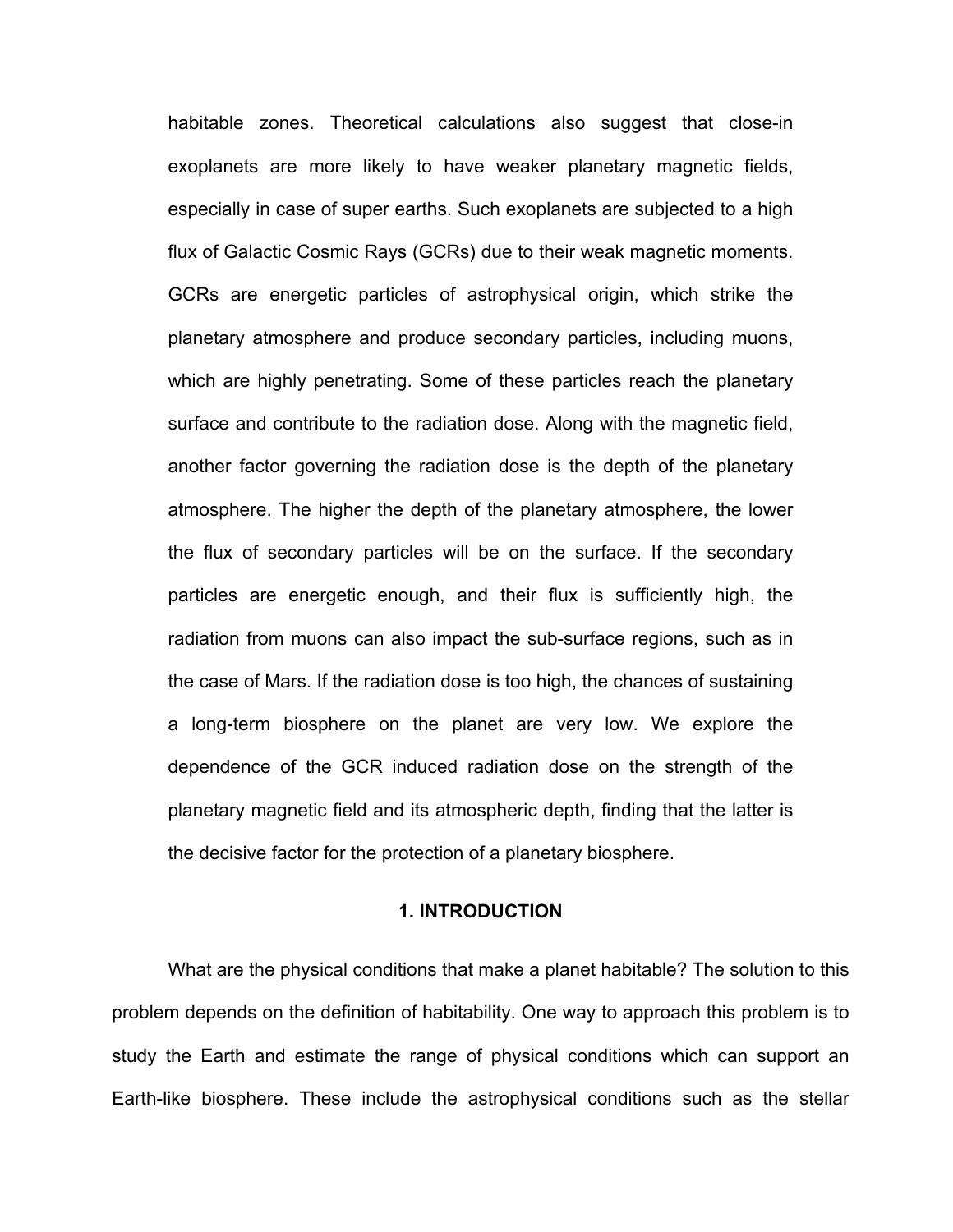spectrum and flux and also the properties of the planetary atmosphere for climate modeling. There is a tremendous interest in the search for signatures of life on planets around stellar systems, which can support liquid water on its surface (Kasting et al., 1993). However, here we focus on a different approach, where we estimate the range of physical conditions for which the radiation dose can permit a stable Earth-like biosphere. We explore various physical conditions that give rise to increased radiation dose on an exoplanet's surface. The radiation environment of a planet consists not only of the photon and proton flux from the host star, but also the galactic cosmic ray (GCR) flux consisting of charged nuclei (mostly protons). Although the flux of GCRs is only a small fraction of the radiation flux from the host star, the average energy of individual GCR particles is higher by several orders of magnitude than photons and protons from the host star. The GCR flux depends on (1) the magnetic moment of the planet, and (2) the location of the planetary system at a particular time in the galaxy. GCR secondary particles comprise of the most penetrating ionizing radiation and its biological effects have been discussed extensively (Atri and Melott, 2013; Melott and Thomas, 2011; Dartnell, 2011).

While the atmospheric damage resulting from high-energy primary photons has been modeled extensively (Gehrels et al., 2003; Thomas et al., 2005; Ejzak et al., 2007), the atmospheric effects of GCRs have only been modeled partially using approximate analytical methods (Grenfell et al., 2007; Grenfell et al., 2012). This is a major shortfall in current studies, because GCR impact is much higher on planets with low magnetic moments (Grießmeier et al., 2005), therefore the currently used simple approach leads to a large error in calculating the concentrations of biomarker molecules. GCR primaries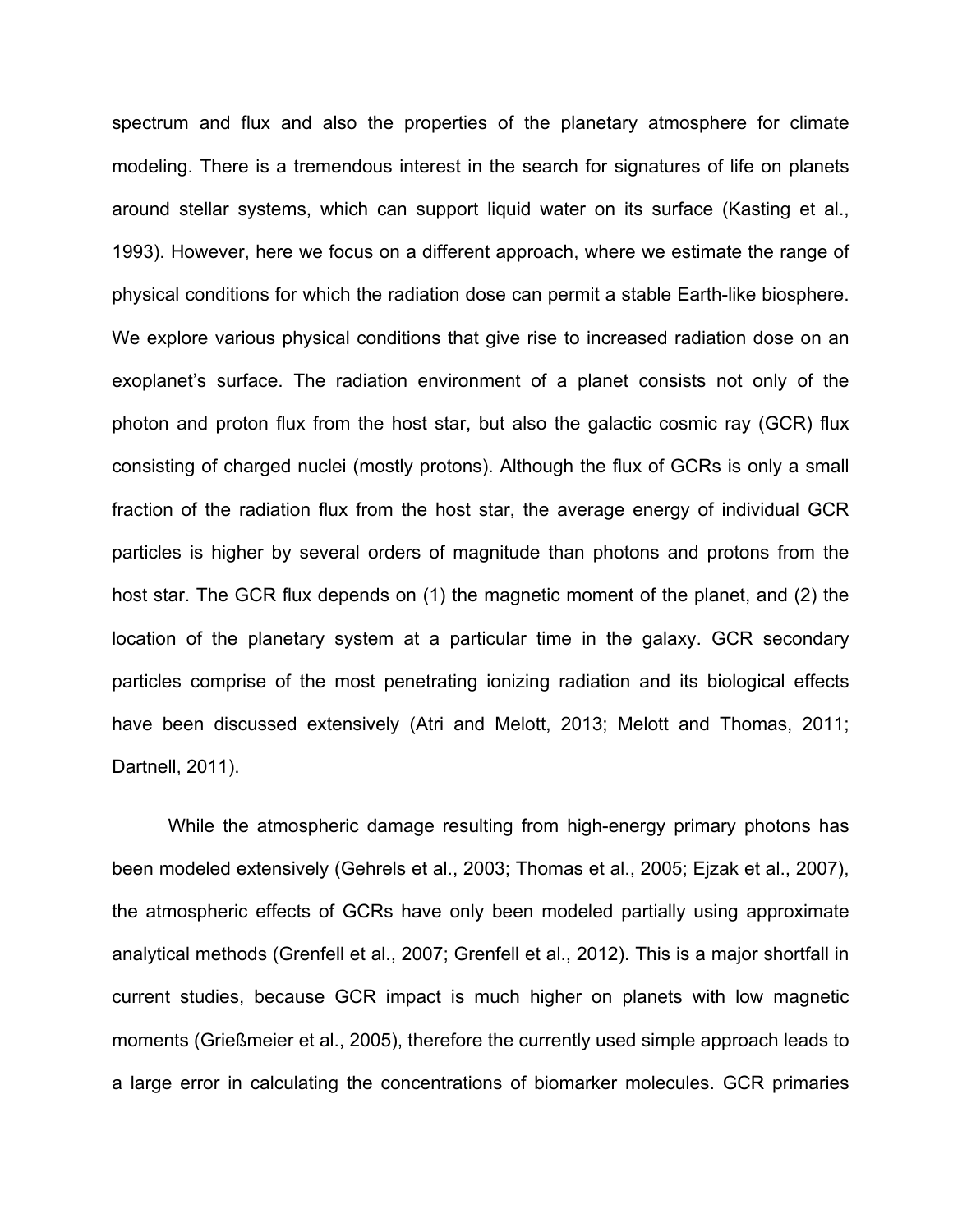(mostly protons) interact with the atmosphere producing secondary particles, also known as air showers. This shower comprises of the electromagnetic component, and the secondary component containing charged particles, which propagate towards the planetary surface along with the shower (Gaisser, 1991). The electromagnetic component ionizes the atmosphere, which can significantly alter the atmospheric chemistry in the upper atmosphere (Nicolet, 1975; Thomas et al., 2005).

The secondary component primarily consists of muons, neutrons and electrons. The most energetic of them are primarily muons, and depending on their energy, they can even penetrate several hundred meters below the planetary surface (Gaisser, 1991). Increase in muon flux can have serious biological implications such as increase in the mutation rate and DNA damage (Dar et al., 1998) for both terrestrial and marine life. Other particles such as electrons and neutrons also produce various kinds of biological damage (Alpen, 1997). Under certain physical conditions, there could be a significantly higher flux of secondary particles and the resulting biological radiation dose should be considered as an important factor in constraining the habitability of a planet. Planetary systems around M dwarfs are considered to be prime targets to search for life beyond the solar system. They are favorable because they are abundant in the Galaxy (Tarter et al., 2007; Scalo et al., 2007), provide a long term stable environment after the first 0.5 - 1 Gyr, and have close-in habitable zones, which are good for transit observations of potential habitable planets (Irvin et al., 2008). Theoretical arguments suggest that planets in the habitable zone around M dwarfs and close-in super earths have weak magnetic moments and would have a higher flux of GCRs (Khodachenko et al., 2011). With increasing sophistication in observational techniques, it will soon be possible to obtain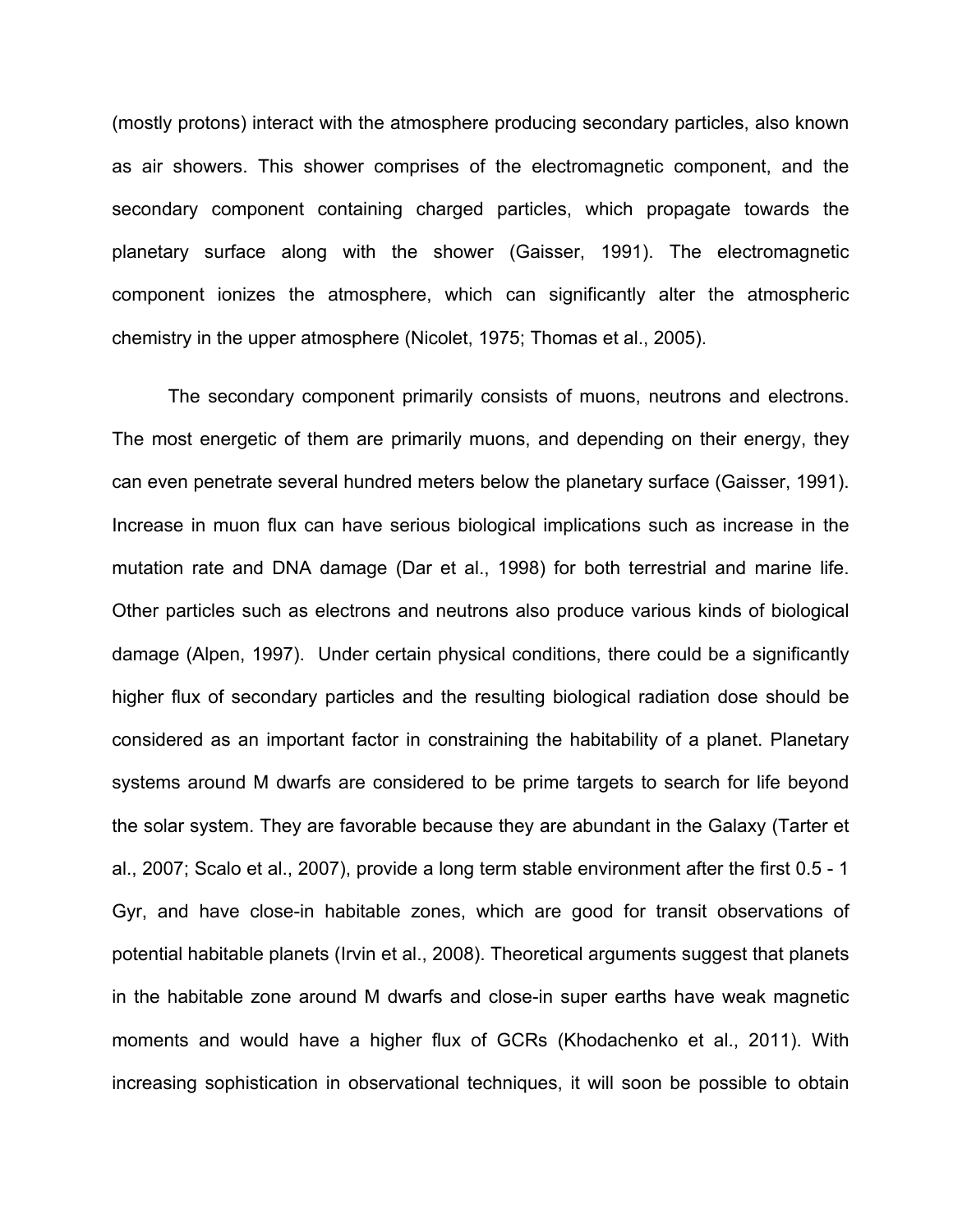transit spectra of atmospheres of several potential habitable planets (Gardner et al., 2006; Seager et al., 2009). Interpreting the observational data will require detailed photochemical modeling of the planetary atmosphere with its radiation environment (Segura et al., 2005). The radiation environment in turn can also potentially provide a constraint on the habitability of the planet.

#### **2. METHODOLOGY**

Since the GCR spectrum depends on the magnetic field parameters, we use a theoretical model to calculate the particle spectra of close-in terrestrial exoplanets. Then we use the spectra to propagate GCR particles with different depths of planetary atmospheres. We obtain the flux of secondary particles on the surface of the planet in each case, calculate the biological radiation dose and discuss its implications for a longterm sustained biosphere on that planet.

#### **Particle Spectra**

The GCR flux reaching the top of the planetary atmosphere depends strongly on the planetary magnetic moment. Extrasolar planets orbiting in habitable zones around M dwarfs are tidally locked (Kasting et al., 1993). Theoretical arguments indicate that such planets are likely to have a weak magnetic moment, and would accordingly not be protected by an extended magnetosphere (Grießmeier et al., 2005, Grießmeier et al., in preparation). Stellar wind velocity pushes the planetary magnetosphere further, allowing more GCR particles into the planetary atmosphere. An estimate of their orbital magnetic moment can be made using a number of scaling laws, described in detail elsewhere (Grießmeier et al., 2005; Grießmeier et al., 2009).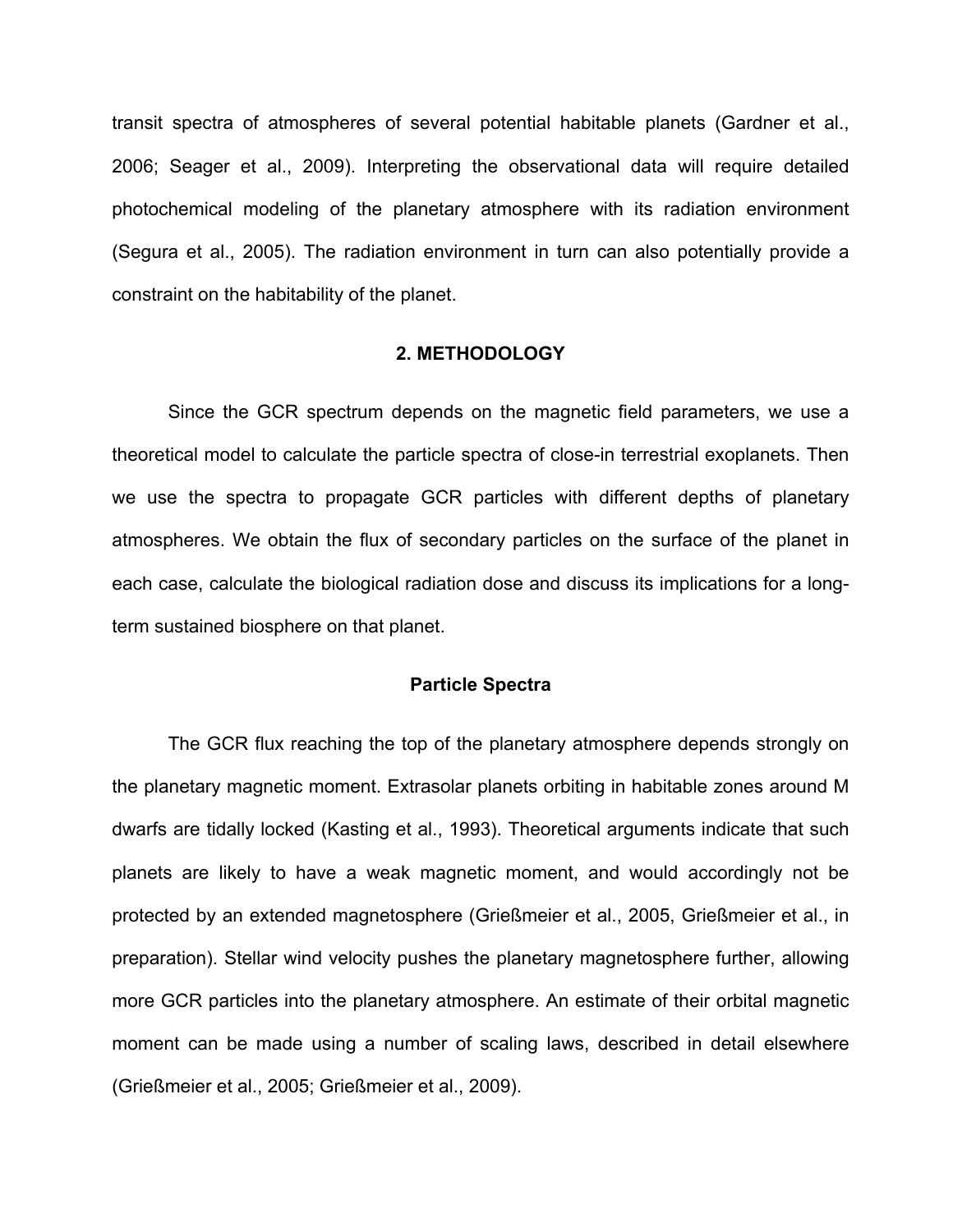A planet with weak magnetic moment would allow a larger flux of GCRs over a larger area compared to a strongly magnetized planet, such as the Earth. GCR flux then can be calculated as a function of the planetary magnetic moment. In order to evaluate the number of particles penetrating through a planetary magnetosphere, we have to select an appropriate magnetospheric model. In this work, the magnetosphere is assumed to be closed (i.e. magnetic field lines cannot cross the magnetopause), and is modeled as a cylinder (on the night side) topped by a hemisphere (on the day side). The radius of the hemisphere and the cylinder is determined by the pressure balance between the stellar wind ram pressure and the magnetic pressure of the planetary magnetic field (which is assumed to be a zonal dipole, see below).

Within the hemisphere, the magnetospheric magnetic field is described by a series of spherical harmonics, and within the tail a series of Bessel functions are used. This allows the model to take into account not only the intrinsic field of the planet, but also the magnetic fields created by the magnetopause currents. This magnetospheric model was originally developed by Voigt (Voight, 1981), and extended by Stadelmann et al. (Stadelmann et al., 2010), where the details of the model are described.

This model has already been applied to the case of extrasolar planets by Grießmeier et al. (Grießmeier et al., 2005; Grießmeier et al., 2009) and Grenfell et al. (Grenfell et al., 2007). As in the present case, the planetary magnetic field was assumed to be a zonal dipole. However, in those studies the magnetic dipole strength was estimated using simple scaling arguments. Here, we take a different approach, and vary the planetary magnetic dipole field between 0% and 300% of the terrestrial value. Thus, rather than applying a model for the planetary magnetic moment, we show how magnetic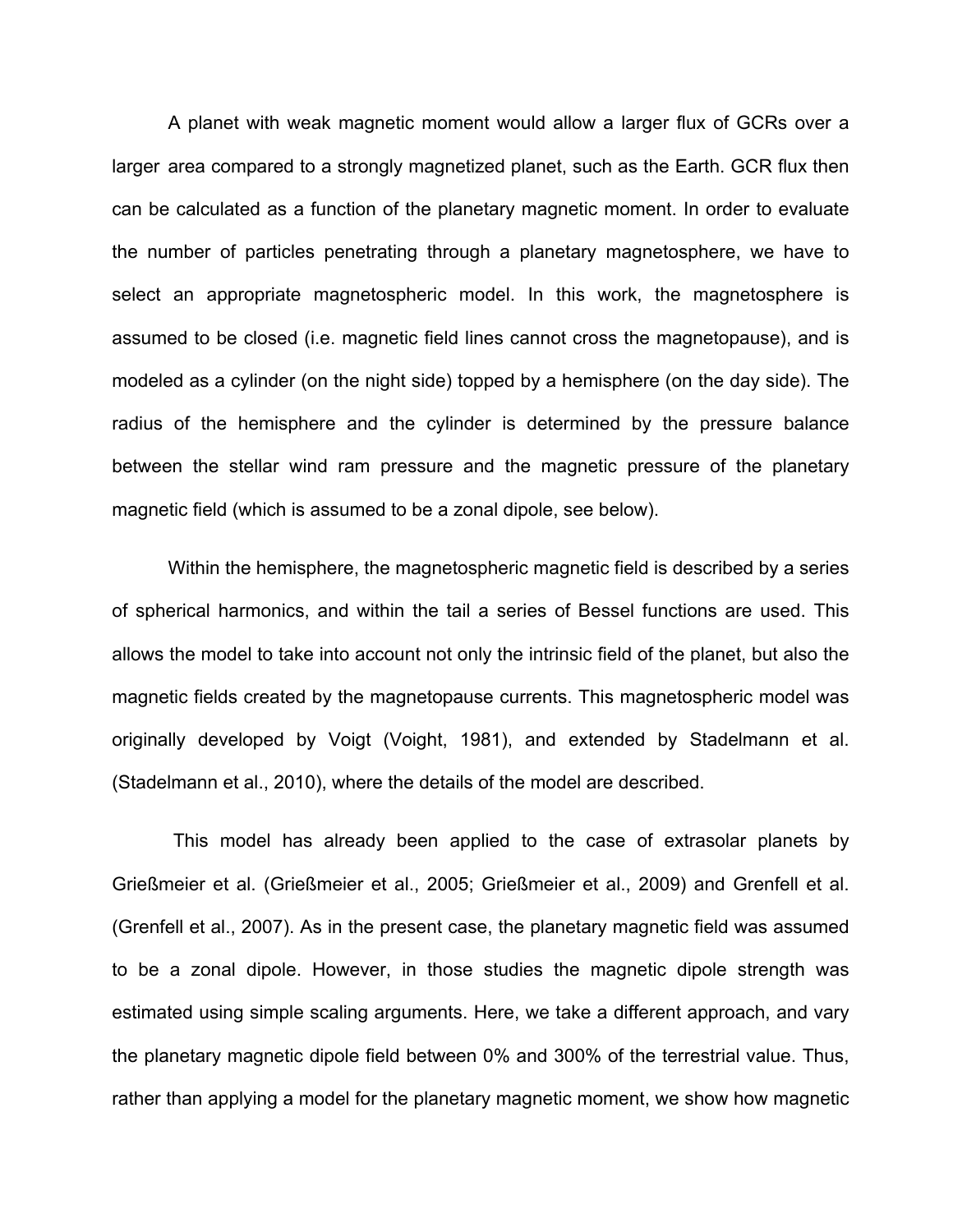protection varies as a function of the planetary magnetic dipole moment. Note that for close-in exoplanets, and for the case of super-Earths, a magnetic moment smaller than that on Earth should be expected (Grießmeier et al., in preparation), making our result especially relevant for these classes of planets.

In order to quantify the protection of extrasolar Earth-like planets against galactic cosmic ray protons, we investigate the motion of galactic cosmic protons through the planetary magnetic field described above. As no solution in closed form exists, this type of study is only possible through the numerical integration of many individual trajectories (Smart et al. 2000).

In this work, we analyze 4 different magnetospheric configurations (i.e. field strength of the planetary magnetic dipole), and for each we look at 14 different energy cases, ranging from 64 MeV to 524 GeV. For each case, we numerically follow the trajectories of 28 million particles, corresponding to protons with different starting positions and starting velocity directions.

The particles are launched from the surface of a sphere (the center of the sphere coincides with the center of the planet) with a sufficiently large radius, making sure that all particles are launched outside the magnetosphere (except for those arriving from the tailward direction). As usual in cosmic ray tracing, the computing-intensive part is not the calculation of the particle trajectories, but the evaluation of a complex magnetic field for each particle position. For a specific case, Smart et al. (2000) estimate that the magnetic field calculation takes 90% of the total CPU time, and only 10% of the CPU time is used for the calculation of the particle's motion.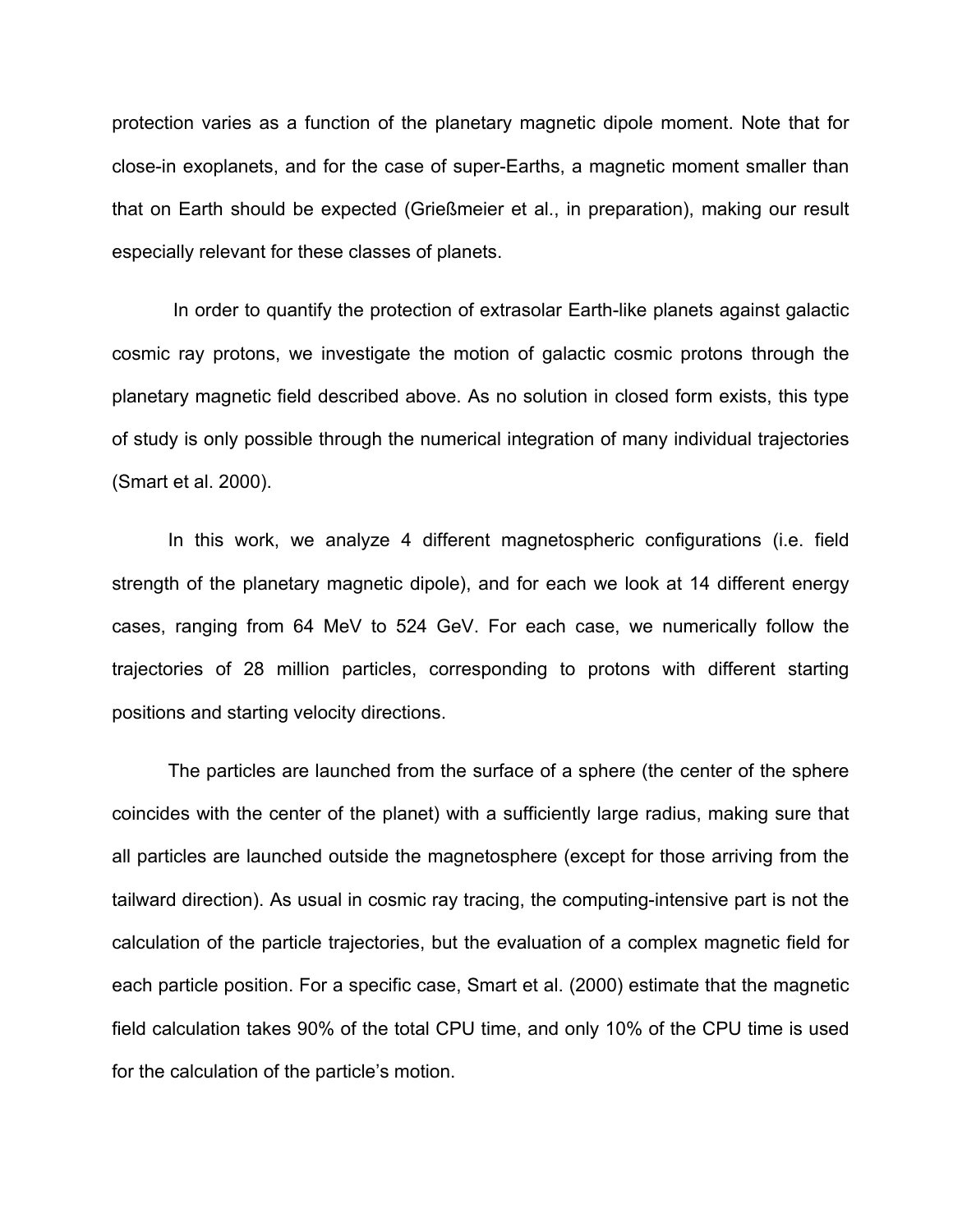As soon as the particle enters the magnetosphere (the grey area in Figure 1), its motion is influenced by the planetary magnetic field. The trajectories are calculated using the numerical leapfrog method. The example of Figure 1 clearly shows two populations of particles: (a) Particles that are deflected by the magnetospheric magnetic field, and (b) Particles (mostly those close to the polar cusp) which manage to penetrate deep into the magnetosphere and are able to reach the top of the atmosphere. For each energy, we count the fraction of particles which reach the top of the planetary atmosphere (described by a spherical shell one hundred kilometers above the planetary surface). This allows us to calculate the energy spectrum. More details on the numerical calculation of the cosmic rays trajectories can be found here (Stadelmann et al., 2010).

A similar model has already been applied to the case of extrasolar planets by Grießmeier et al. (Grießmeier et al., 2005; Grießmeier et al., 2009) and Grenfell et al. (Grenfell et al., 2007; Grenfell et al., 2012). The main differences with respect to these previous studies are the following:

- As described above, the planetary magnetic moment is not assumed from a physical model, but used a free parameter, and the resulting energy spectrum is calculated for five different values of the planetary magnetic dipole.
- We have included the case of high-energy cosmic ray particles. Where the previous calculations were limited to the energy range 64 MeV to 8.2 GeV, we now calculate particles from 64 MeV to 524 GeV.
- The calculation of high-energy particles made it necessary to multiply the number of particles by a factor of 4 to reach a satisfying statistics.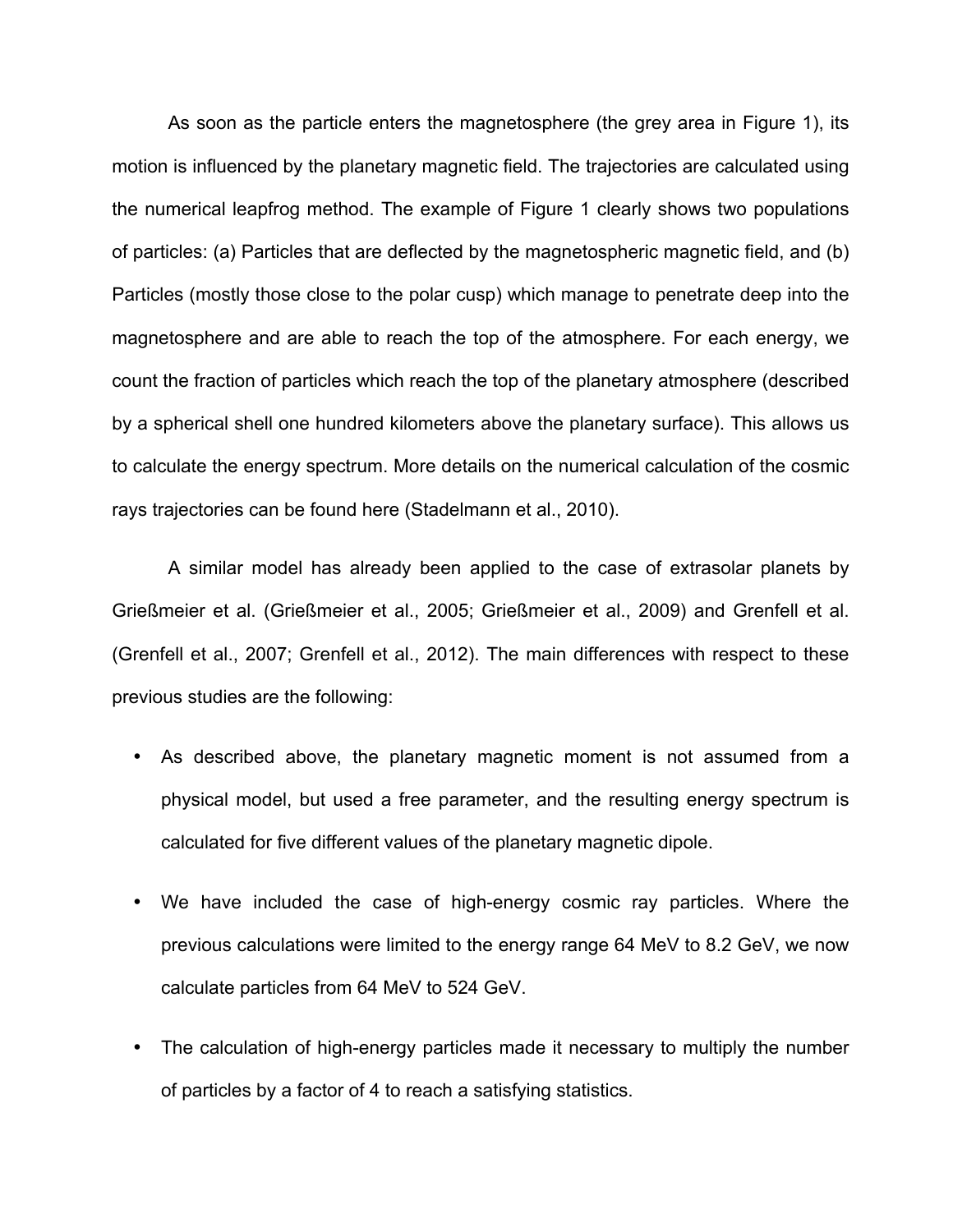More details on these calculations will be given in Grießmeier et al. (in preparation). Biological implications of low-energy particles (< 8 GeV) were already discussed by Grießmeier et al. (2005). In the following, we will discuss the capacity of high-energy particles (< 524 GeV) to generate secondary muons, which have a significant biological relevance.

#### **Air showers**

As described earlier, air showers are produced when GCR particles strike the Earth's atmosphere. In order to model the interaction of GCR particles with the planetary atmosphere, we will use CORSIKA (COsmic Ray SImulations for KAscade), which is a widely used Monte Carlo tool to model cosmic ray induced air showers from primaries in a wide energy range (Heck et al., 1998). The code is regarded as a gold standard in simulating the propagation of GCRs in the atmosphere (Risse et al, 2001; Bernlohr, 2000; Nagano et al., 2000; . The model is continuously tested against data from a number of experiments around the globe and updated frequently with new physics results. Simulations were carried out using CORSIKA v6990, a stable version of the code with updated interaction models. The code has already been demonstrated to reproduce air shower data with high accuracy (Atri et al., 2010; Atri and Melott, 2011; Overholt et al., 2013).

The CORSIKA package has a choice of eight hadronic interaction models (Heck et al., 1998), and appropriate models can be chosen depending on the energy range of the primaries and focus of the study. A total of 20 million proton primaries were generated using the SIBYLL model for high-energy hadronic interactions and GHEISHA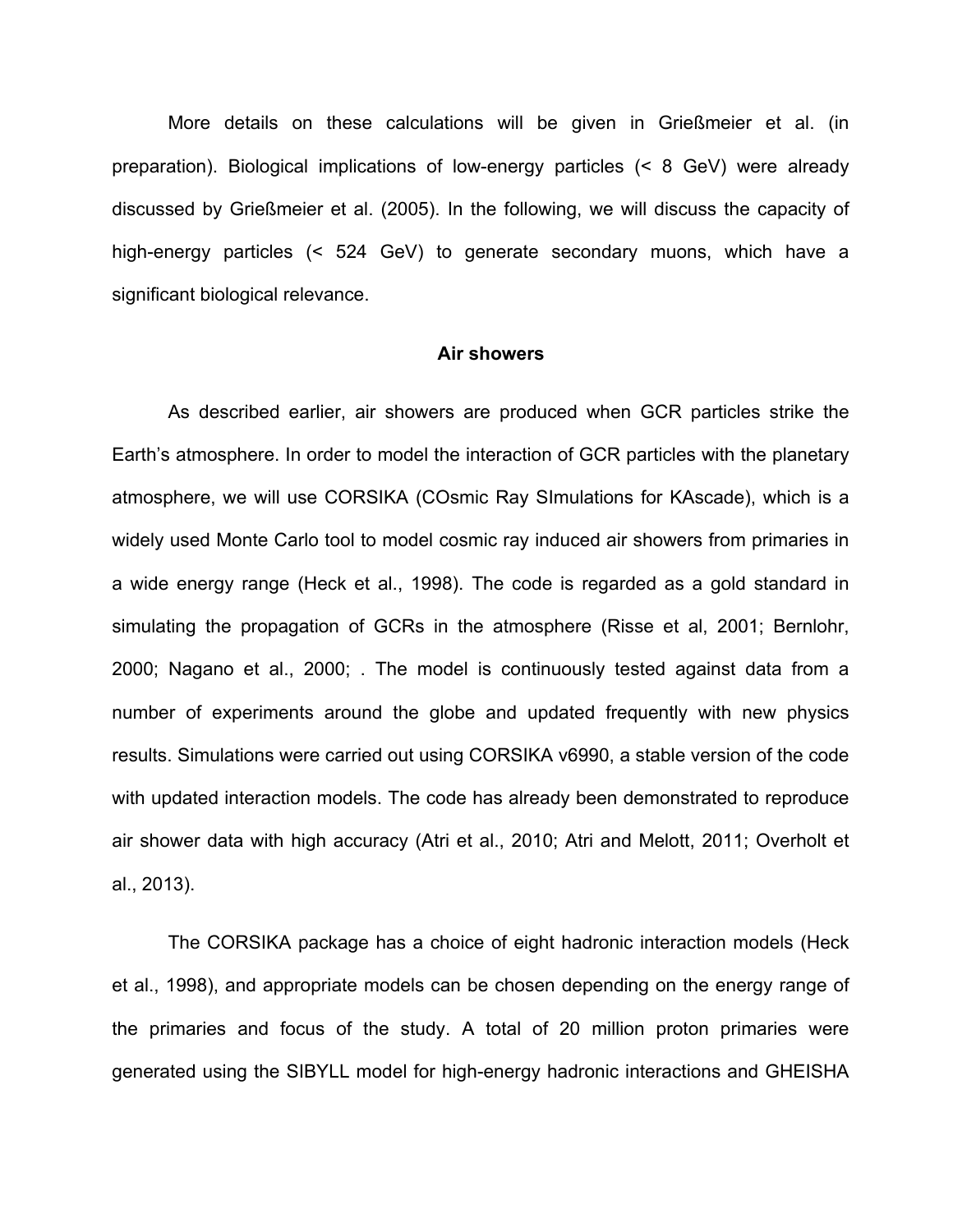model for low energy hadronic interactions for each case. At these energies, any combination of model can be chosen for this work, because all models are well calibrated to low energy particle interactions (1 GeV - 10 TeV). Particles with energy greater than 80 GeV are treated with the high-energy model and the rest with the low energy model. In the standard options of the code, the Earth's atmosphere is assumed to be a flat disc, which can give inaccurate results in this case. The CURVED option is therefore used to simulate particles falling at zenith angles above 70 degrees. The UPWARD option was used to treat the upward travelling particles. The input particle spectrum was obtained from the magnetospheric model described above. Only four representative cases were chosen to estimate the extreme range of radiation doses. The showers were simulated in the energy range 8 GeV to 0.25 TeV over the entire spectrum as shown in the figure 2. The simulations covered 4 different magnetosphere models to model earth and exoplanets (i.e., outside magnetosphere, 15%, 50%, 100% of magnetic moment) and 5 values atmospheric depths (i.e., 100 gcm−2 , 200 gcm−2 , 500 gcm−2 , 700 gcm−2, 1036 gcm−2 ). The energy cut-off set to the lowest possible values for the secondary particles (i.e. Hadron = 50 MeV, Muon = 10 MeV, e+- = 50 keV, gamma = 50 keV). For each shower, the total number of detected particles and their energy deposited were calculated at every 20 gcm−2 of atmospheric depth. The energy spectra of secondary particles were also calculated, since higher energy particles penetrate much deeper. Neutrons below 50 MeV were calculated using the cosmic ray neutron lookup table (Overholt et al., 2013).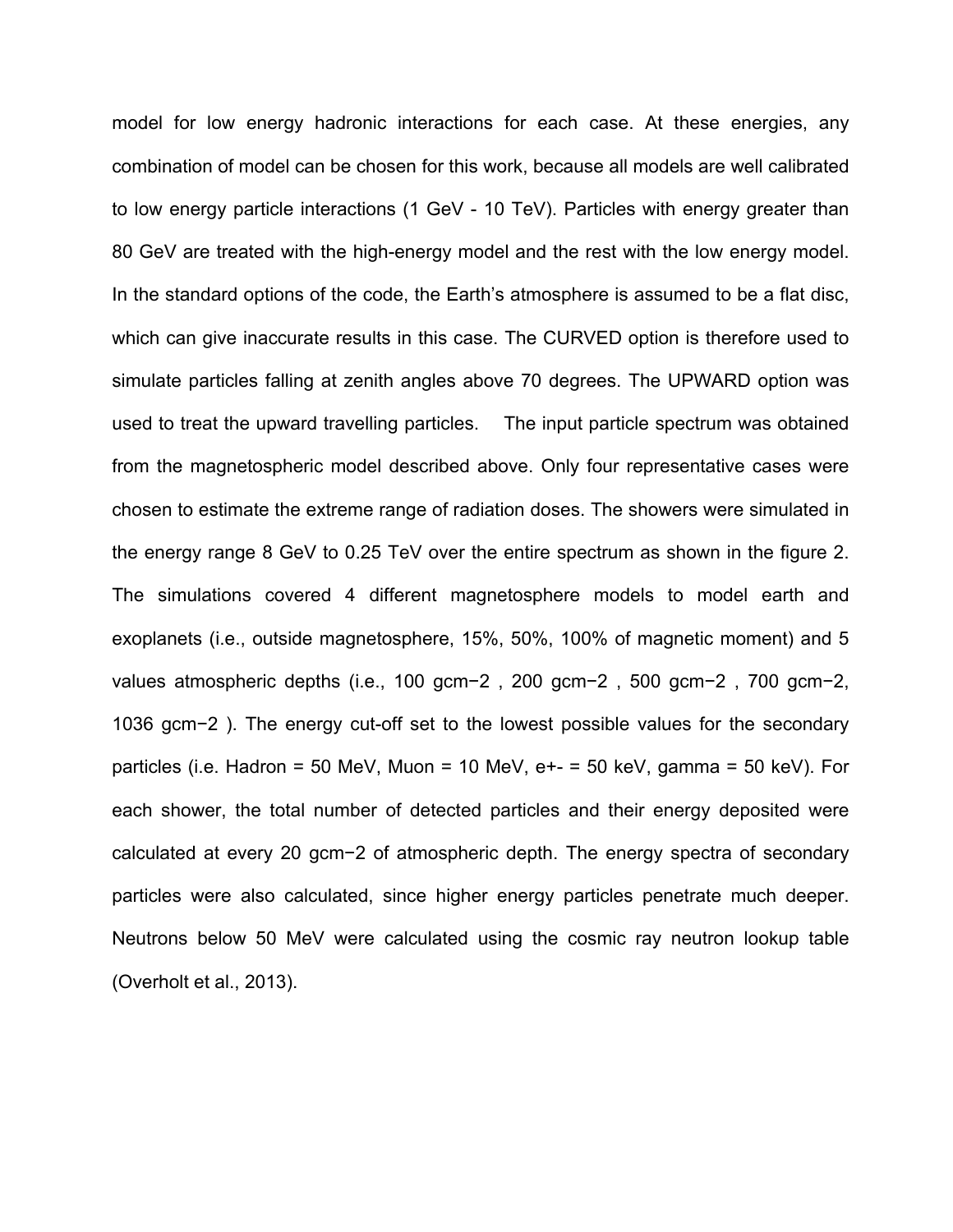#### **3. RESULTS**

The all particle flux obtained from simulations is calculated for different spectra from magnetic field moments, and different atmospheric thicknesses. The results are presented with 4 magnetic field parameters and 5 atmospheric depths. Other than the particle flux, we also present the energy distribution of particles. This is important because biological damage is proportional to the particle energy for some particles.

All values shown below are generated with 20 million primary particles. Flux is defined as the total number of particles reaching the ground level from 20 million primaries.

| Magnetic<br>moment $(\%)$ | 100 $gcm^{-2}$       | $200 \text{ gcm}^{-2}$ | 500 $gcm^{-2}$       | 700 $gcm^{-2}$       | 1036 $gcm^{-2}$      |
|---------------------------|----------------------|------------------------|----------------------|----------------------|----------------------|
| 0                         | $2.60 \times 10^{7}$ | $1.45 \times 10^{7}$   | $1.19 \times 10^{6}$ | $2.59 \times 10^{5}$ | $2.83 \times 10^{4}$ |
| 15                        | $2.27 \times 10^{7}$ | $1.37 \times 10^{7}$   | $1.20 \times 10^{6}$ | $2.64 \times 10^{5}$ | $2.11 \times 10^{4}$ |
| 50                        | $1.08 \times 10^{7}$ | $7.04 \times 10^{6}$   | $7.18 \times 10^5$   | $1.65 \times 10^{5}$ | $1.97 \times 10^{4}$ |
| 100                       | $6.96 \times 10^{6}$ | $4.70 \times 10^{6}$   | $5.04 \times 10^{5}$ | $1.16 \times 10^5$   | $1.51 \times 10^{4}$ |

**TABLE I: All particle flux**

It is well known that the largest number of secondary particles reaching the surface are electrons. Electrons are produced by charged particles ionizing the atmosphere, or by decay of unstable particles such as pions. Because of their low charge to mass ratio, they lose energy rapidly by radiation. The biological effects of electron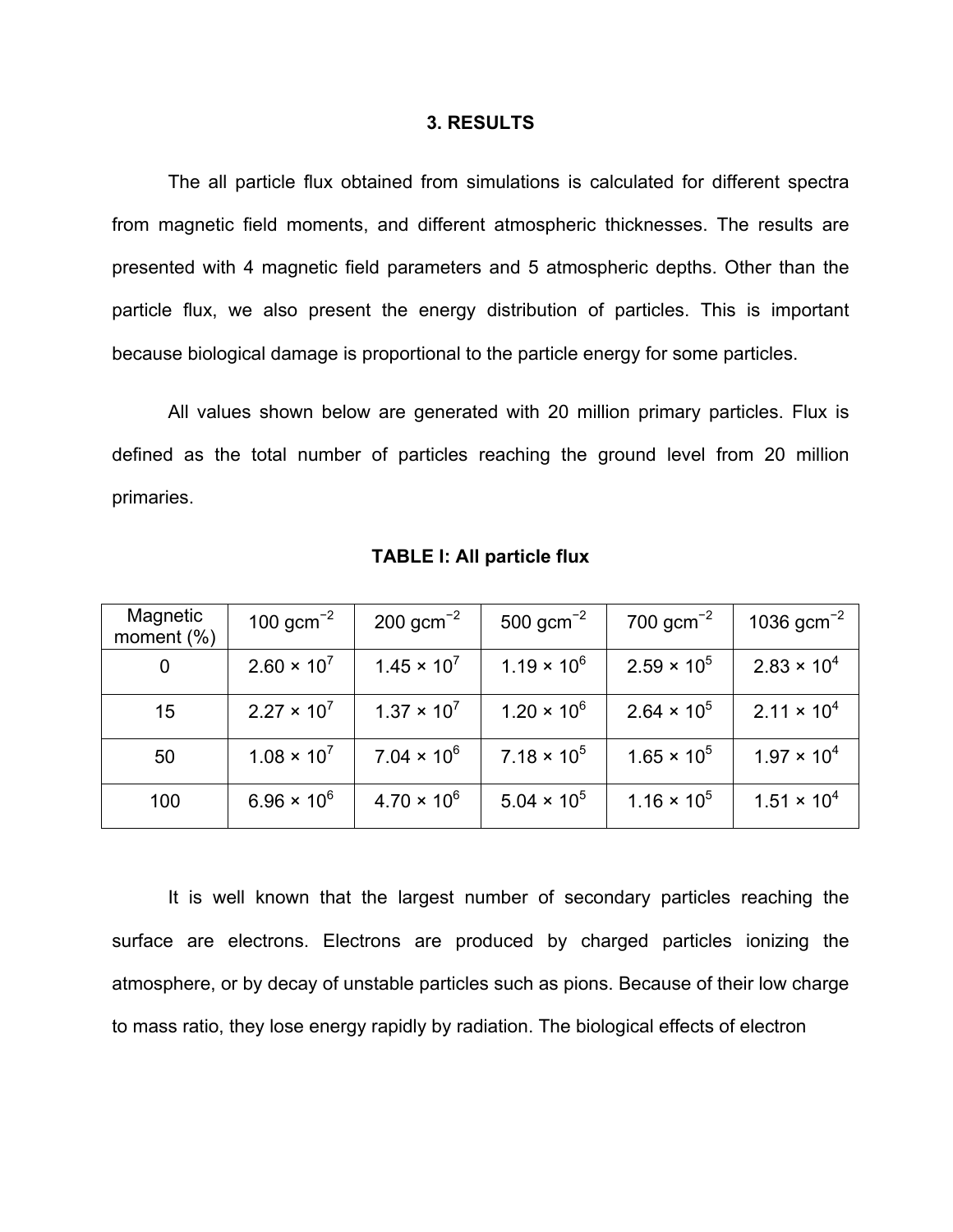## **TABLE II: Photon flux**

| Magnetic<br>moment $(\%)$ | 100 $gcm^{-2}$       | $200 \text{ gcm}^{-2}$ | $500 \text{ gcm}^{-2}$ | 700 $gcm^{-2}$       | 1036 $gcm^{-2}$      |
|---------------------------|----------------------|------------------------|------------------------|----------------------|----------------------|
| 0                         | $1.89 \times 10^{7}$ | $1.12 \times 10^{7}$   | $8.23 \times 10^{5}$   | $1.36 \times 10^{5}$ | $1.96 \times 10^{4}$ |
| 15                        | $1.73 \times 10^{7}$ | $1.09 \times 10^{7}$   | $8.54 \times 10^{5}$   | $1.49 \times 10^{5}$ | $1.32 \times 10^{4}$ |
| 50                        | $8.38 \times 10^{6}$ | $5.71 \times 10^{6}$   | $5.41 \times 10^{5}$   | $1.06 \times 10^{5}$ | $1.33 \times 10^{4}$ |
| 100                       | $5.49 \times 10^{6}$ | $3.85 \times 10^{6}$   | $3.84 \times 10^{5}$   | $7.67 \times 10^{4}$ | $1.01 \times 10^{4}$ |

**TABLE III: Electron flux**

| Magnetic<br>moment $(\%)$ | 100 $gcm^{-2}$       | $200 \text{ gcm}^{-2}$ | 500 gcm <sup><math>-2</math></sup> | 700 $gcm^{-2}$       | 1036 $gcm^{-2}$      |
|---------------------------|----------------------|------------------------|------------------------------------|----------------------|----------------------|
| 0                         | $1.81 \times 10^{6}$ | $9.32 \times 10^{5}$   | $6.31 \times 10^{4}$               | $1.05 \times 10^{4}$ | $1.97 \times 10^{3}$ |
| 15                        | $1.68 \times 10^{6}$ | $9.19 \times 10^{5}$   | $6.61 \times 10^{4}$               | $1.21 \times 10^{4}$ | $1.35 \times 10^{3}$ |
| 50                        | $8.27 \times 10^{5}$ | $4.94 \times 10^{5}$   | $4.18 \times 10^{4}$               | $8.80 \times 10^{3}$ | $1.18 \times 10^{3}$ |
| 100                       | $5.47 \times 10^{5}$ | $3.35 \times 10^{5}$   | $3.07 \times 10^{4}$               | $6.16 \times 10^{3}$ | $9.30 \times 10^{2}$ |

## **TABLE IV: Muon flux**

| Magnetic<br>moment $(\%)$ | 100 $gcm^{-2}$       | $200 \text{ gcm}^{-2}$ | 500 $gcm^{-2}$       | 700 $gcm^{-2}$       | 1036 $gcm^{-2}$      |
|---------------------------|----------------------|------------------------|----------------------|----------------------|----------------------|
| 0                         | $2.35 \times 10^{5}$ | $1.56 \times 10^{5}$   | $2.85 \times 10^{4}$ | $1.18 \times 10^{4}$ | $4.77 \times 10^{3}$ |
| 15                        | $2.26 \times 10^{5}$ | $1.59 \times 10^{5}$   | $3.00 \times 10^{4}$ | $1.28 \times 10^{4}$ | $4.40 \times 10^{3}$ |
| 50                        | $1.17 \times 10^{5}$ | $8.88 \times 10^{4}$   | $2.16 \times 10^{4}$ | $9.99 \times 10^{3}$ | $4.34 \times 10^{3}$ |
| 100                       | $7.82 \times 10^{4}$ | $6.05 \times 10^{4}$   | $1.61 \times 10^{4}$ | $7.60 \times 10^{3}$ | $3.46 \times 10^{3}$ |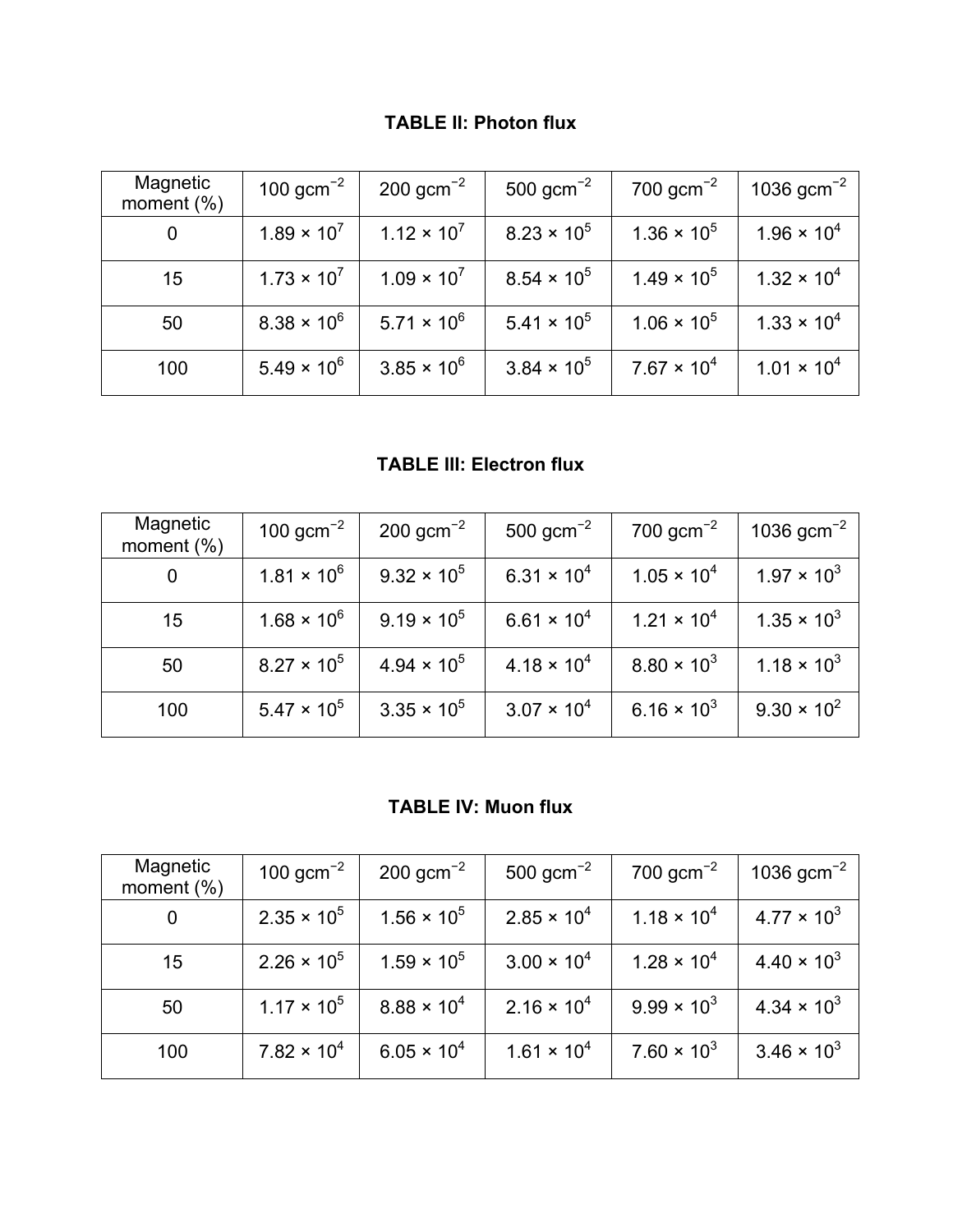exposure are limited because they have very low energy and small penetrating power, and can only cause damage to the superficial layers for most organisms. However, for thin bacterial films, they can be lethal. For example, a thick skinned or a marine organism is immune to such electrons. The energy cutoff for electrons was set to 50 keV, the lowest possible value in CORSIKA and also where the energy is high enough to cause minor damage for terrestrial organisms. It should be noted that even higher energy electrons are not capable of causing any biological damage to benthic marine life, because they will be stopped by the column of water above them.

Neutrons are very damaging and can contribute significantly to the radiation dose in the upper atmosphere. Since neutrons are electrically neutral, they cannot cause damage by ionization like other particles. They can collide with the nuclei and transfer some kinetic energy without causing much damage. Or, they can be absorbed by the nuclei, making them unstable and resulting in a gamma-ray emission. Neutrons are produced in large numbers, especially at higher altitudes and can pose health risks to airline crew. The number of neutrons is reduced at the ground, and they do not contribute significantly to the overall radiation dose from cosmic rays. The quality factor of neutrons depend on their energy and so their energy distribution is used here to calculate the biological radiation dose. As shown in the table, the number of neutrons above 50 MeV decrease significantly as we move towards the lower part of the atmosphere. This is because neutrons lose energy by multiple collisions and their energy goes down as they move lower in the atmosphere. Low energy neutrons form the significant population of the total number of neutrons in the lower atmosphere. As seen in the table, the total number of neutrons increase dramatically if low-energy neutrons are considered.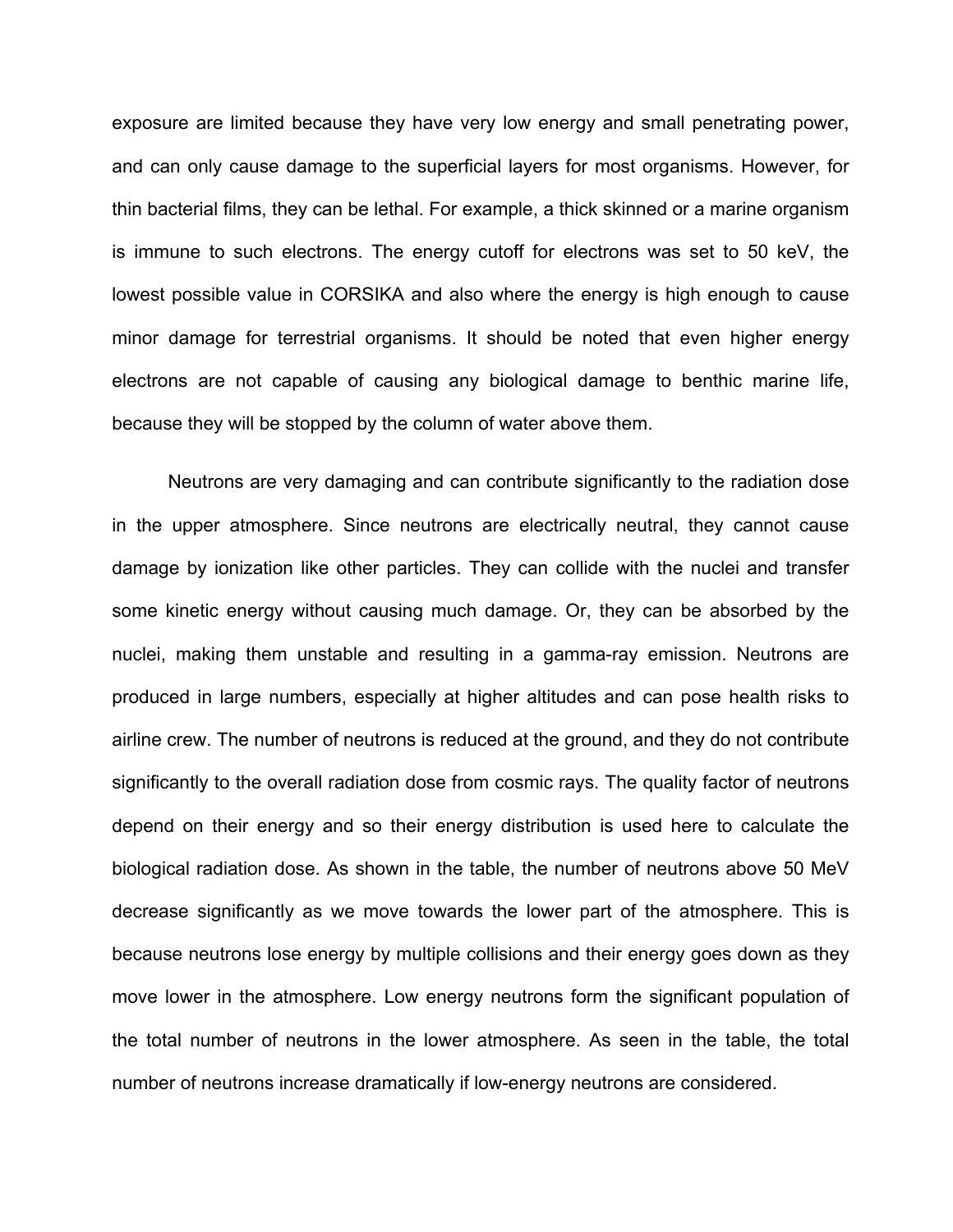| Magnetic<br>moment $(\%)$ | 100 $gcm^{-2}$       | $200 \text{ gcm}^{-2}$ | $500 \text{ gcm}^{-2}$        | 700 $gcm^{-2}$       | 1036 $gcm^{-2}$      |
|---------------------------|----------------------|------------------------|-------------------------------|----------------------|----------------------|
| 0                         | $2.38 \times 10^{6}$ | $6.27 \times 10^{5}$   | $2.08 \times 10^{4}$          | $2.15 \times 10^{3}$ | $7.75 \times 10^{1}$ |
| 15                        | $1.78 \times 10^{6}$ | $5.51 \times 10^{5}$   | $2.06 \times 10^{4}$          | $2.39 \times 10^{3}$ | $3.30 \times 10^{1}$ |
| 50                        | $7.17 \times 10^5$   | $2.37 \times 10^{5}$   | $1.10 \times 10^{4}$          | $1.58 \times 10^{3}$ | $9.34 \times 10^{1}$ |
| 100                       | $4.40 \times 10^{5}$ | $1.53 \times 10^{5}$   | 7.54 $\times$ 10 <sup>3</sup> | $1.13 \times 10^{3}$ | $4.00 \times 10^{1}$ |

**TABLE V: Neutron flux above 50 MeV**

**TABLE VI: Total neutron flux**

| Magnetic<br>moment $(\%)$ | 100 $gcm^{-2}$       | $200 \text{ gcm}^{-2}$ | 500 $gcm^{-2}$       | 700 $gcm^{-2}$       | 1036 $gcm^{-2}$      |
|---------------------------|----------------------|------------------------|----------------------|----------------------|----------------------|
| 0                         | $5.03 \times 10^{6}$ | $2.21 \times 10^{6}$   | $2.73 \times 10^{5}$ | $1.01 \times 10^{5}$ | $2.08 \times 10^{3}$ |
| 15                        | $3.53 \times 10^{6}$ | $1.73 \times 10^{6}$   | $2.50 \times 10^{5}$ | $9.03 \times 10^{4}$ | $1.97 \times 10^{3}$ |
| 50                        | $1.44 \times 10^{6}$ | $7.44 \times 10^{5}$   | $1.14 \times 10^5$   | $4.00 \times 10^{4}$ | $9.03 \times 10^{2}$ |
| 100                       | $8.41 \times 10^{5}$ | $4.50 \times 10^{5}$   | $7.30 \times 10^{4}$ | $2.55 \times 10^{4}$ | $5.61 \times 10^{2}$ |

Muons are produced in large number in the upper atmosphere and have much higher energy compared to any other particle reaching the ground. This is because of their small interaction cross section and relatively high decay constant. They lose only ∼2 MeV per gcm<sup>-2</sup> of the atmosphere and rest of the energy is dissipated on the surface (Gaisser, 1991). A large number of muons, as a result reach the surface level. Below the surface, only the flux of muons is important since rest of the components can be easily blocked by a small water column. They pose the greatest threat to both terrestrial and marine organisms. The energy cutoff for muons was set to the lowest possible value of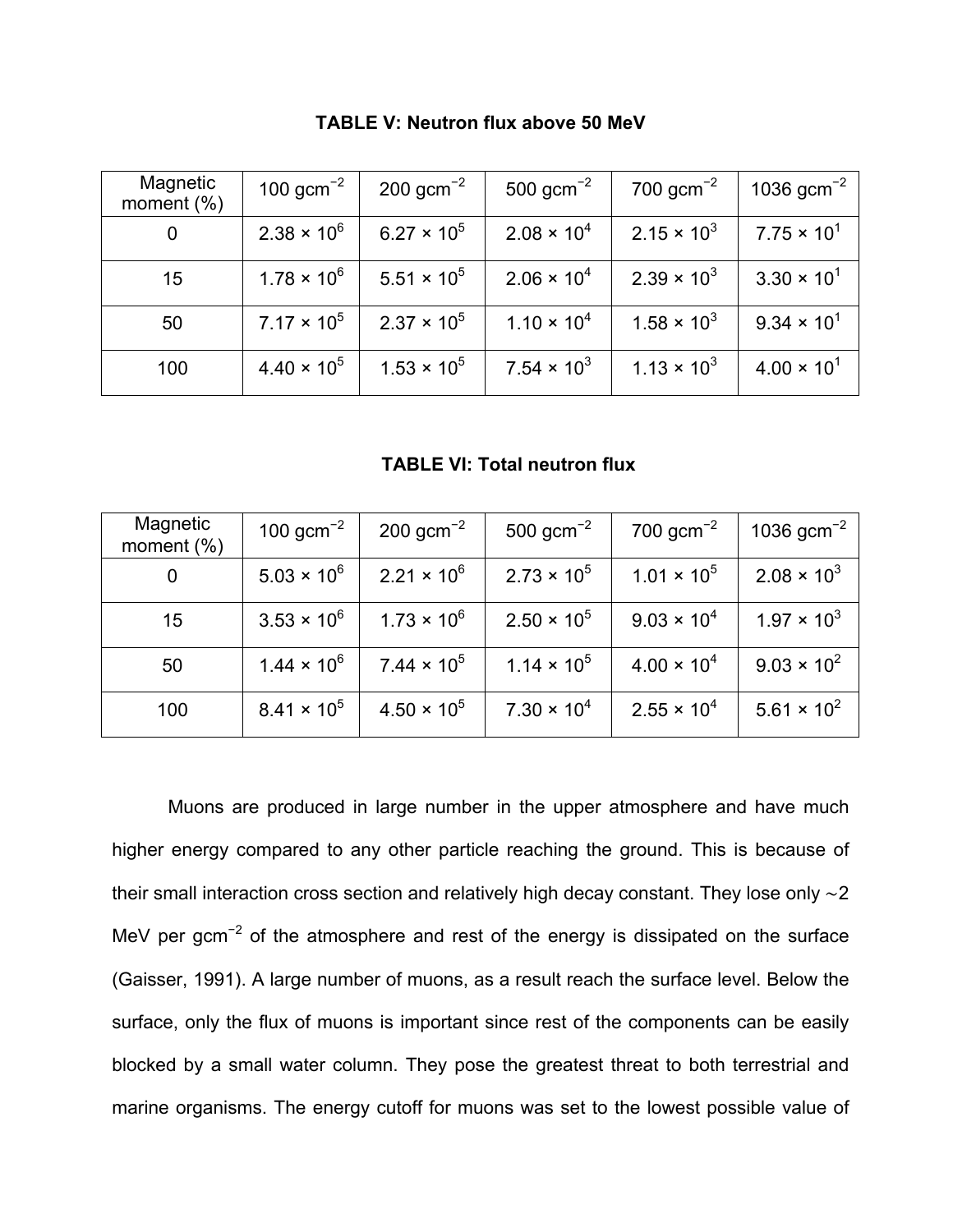10 MeV. Since muons are the most energetic secondary particles, below 10 MeV, the number of muons at the surface are negligible and therefore, not taken into consideration.

We start with normalising the total number of particles to the Earth value, i.e. 1036 gcm−2 atmosphere and 100% magnetic moment. Rest of the values are scaled accordingly and give flux per unit area per time. The energy deposition of different particles is then calculated using available data in literature. The energy deposited is then displayed in units of J m<sup>-2</sup> Sec<sup>-1</sup>. Here we perform calculations to compare different cases of radiation flux and will subsequently calculate the radiation dose. The biological damage is roughly proportional to the amount of energy deposited by the radiation in a biological sample. The radiation dose is defined as the energy deposited per unit mass of a substance. The SI unit of effective biological radiation dose is Sievert, and is defined as the product of the radiation dose and the quality factor of the radiation and the organ in consideration:  $D = dE/dM \times Q \times W$ . The radiation dose for each component was obtained for a sample object. We define the sample object as a 15 cm cube of water, which is a standard practice in radiation biophysics to access radiation impact on humans. The radiation dose will be computed using well established quality factors from literature (United States Nuclear Regulatory Commission, 2013).

For muons in the energy range considered here, the energy deposition is approximately 2 MeV per gcm<sup>-2</sup> (Beringer et al., 2012). For electrons, we use results from a Geant4 based simulation which provides us with energy dependent particle energy deposition (Francis et al., 2011). For neutrons, we use well established dose calculations at Fermilab (Cossairt, 2009; United States Nuclear Regulatory Commission,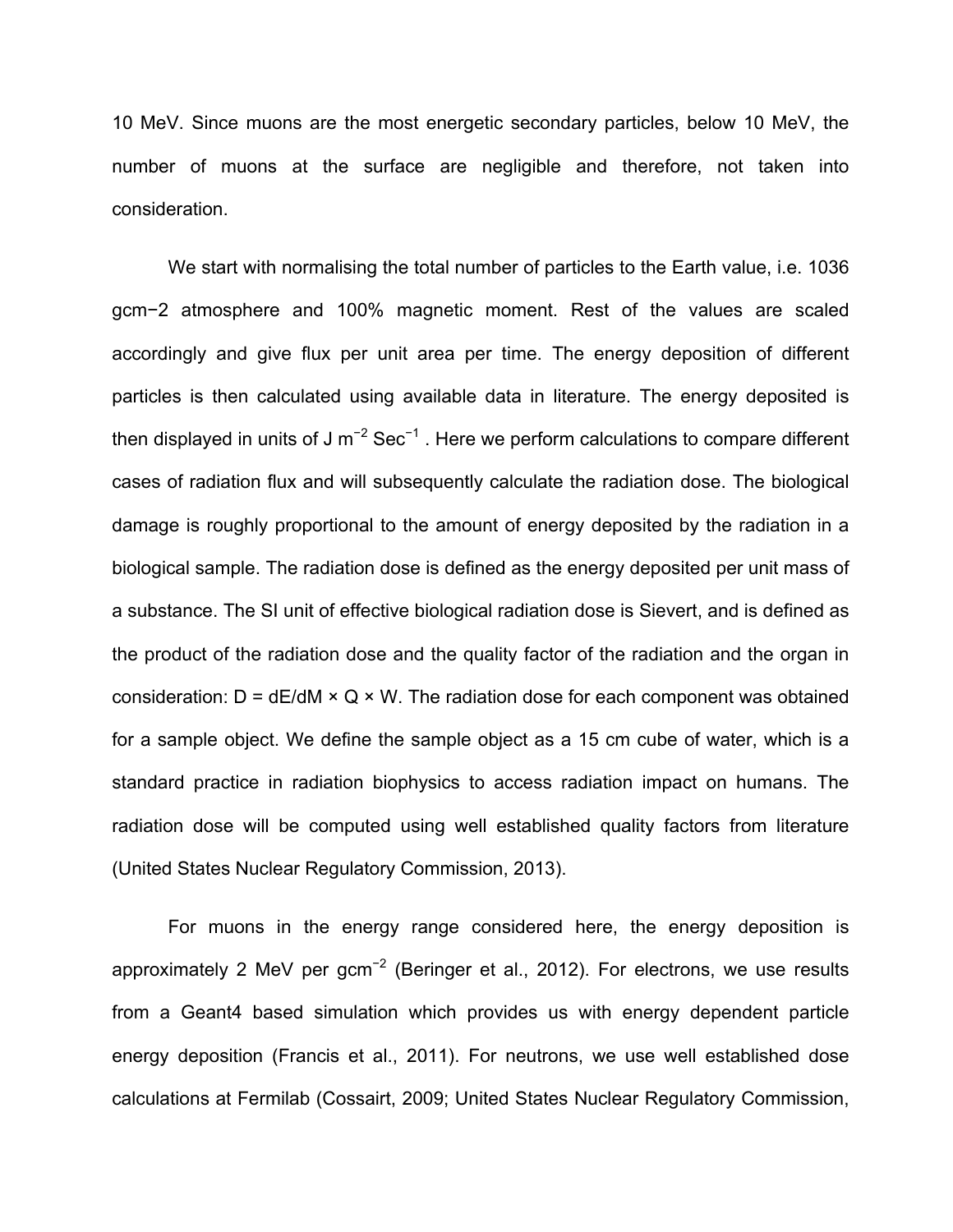2013) (Beringer et al., 2012). Stopping power of photons was also calculated using data provided in the particle data book (Beringer et al., 2012).

| Magnetic<br>moment $(\%)$ | 100 $gcm^{-2}$        | $200 \text{ gcm}^{-2}$                                 | 500 $gcm^{-2}$        | 700 $gcm^{-2}$                                          | 1036 $gcm^{-2}$          |
|---------------------------|-----------------------|--------------------------------------------------------|-----------------------|---------------------------------------------------------|--------------------------|
| $\mathbf 0$               |                       | $4.14 \times 10^{-8}$   2.74 $\times$ 10 <sup>-8</sup> | $5.01 \times 10^{-9}$ | $2.08 \times 10^{-9}$                                   | $  8.39 \times 10^{-10}$ |
| 15                        |                       | $3.97 \times 10^{-8}$   2.79 $\times$ 10 <sup>-8</sup> | $5.28 \times 10^{-9}$ | $2.25 \times 10^{-9}$   7.75 $\times$ 10 <sup>-10</sup> |                          |
| 50                        | $2.06 \times 10^{-8}$ | $1.56 \times 10^{-8}$                                  | $3.81 \times 10^{-9}$ | $1.76 \times 10^{-9}$ 7.63 $\times 10^{-10}$            |                          |
| 100                       | $1.38 \times 10^{-8}$ | $1.06 \times 10^{-8}$                                  | $2.83 \times 10^{-9}$ | $1.34 \times 10^{-9}$                                   | $  6.10 \times 10^{-10}$ |

**TABLE VII: Energy deposition rate from muons in J m<sup>−</sup><sup>2</sup> sec<sup>−</sup><sup>1</sup>**

**TABLE VIII: Energy deposition rate from electrons in J m<sup>−</sup><sup>2</sup> sec<sup>−</sup><sup>1</sup>**

| Magnetic<br>moment $(\%)$ | 100 $gcm^{-2}$        | $200 \text{ gcm}^{-2}$                                 | 500 $gcm^{-2}$           | $700$ gcm <sup>-2</sup>                      | 1036 $gcm^{-2}$                              |
|---------------------------|-----------------------|--------------------------------------------------------|--------------------------|----------------------------------------------|----------------------------------------------|
| 0                         | $3.18 \times 10^{-7}$ | $1.64 \times 10^{-7}$                                  | $1.11 \times 10^{-8}$    | $1.85 \times 10^{-9}$                        | $ 3.47 \times 10^{-10} $                     |
| 15                        |                       | $2.96 \times 10^{-7}$   1.62 $\times$ 10 <sup>-7</sup> | $1.16 \times 10^{-8}$    | $2.13 \times 10^{-9}$ 2.38 $\times 10^{-10}$ |                                              |
| 50                        |                       | $1.46 \times 10^{-7}$   8.70 $\times$ 10 <sup>-8</sup> | 7.36 $\times$ 10 $^{-9}$ |                                              | $1.55 \times 10^{-9}$ 2.07 $\times 10^{-10}$ |
| 100                       | $9.63 \times 10^{-8}$ | $5.89 \times 10^{-8}$                                  | $5.40 \times 10^{-9}$    | $1.08 \times 10^{-9}$                        | $1.64 \times 10^{-10}$                       |

**TABLE IX: Energy deposition rate from photons in J m<sup>−</sup><sup>2</sup> sec<sup>−</sup><sup>1</sup>**

| Magnetic<br>moment $(\%)$ | 100 $gcm^{-2}$ | $200 \text{ gcm}^{-2}$ | 500 $gcm^{-2}$                                                        | $700 \text{ gcm}^{-2}$                                                                                                | $1036 \text{ gcm}^{-2}$ |
|---------------------------|----------------|------------------------|-----------------------------------------------------------------------|-----------------------------------------------------------------------------------------------------------------------|-------------------------|
|                           |                |                        |                                                                       | $1.93 \times 10^{-6}$   $9.66 \times 10^{-7}$   $6.28 \times 10^{-8}$   $1.01 \times 10^{-8}$   $1.91 \times 10^{-9}$ |                         |
| 15                        |                |                        | $1.82 \times 10^{-6}$   9.68 $\times 10^{-7}$   6.67 $\times 10^{-8}$ | $1.13 \times 10^{-8}$   1.15 $\times$ 10 <sup>-9</sup>                                                                |                         |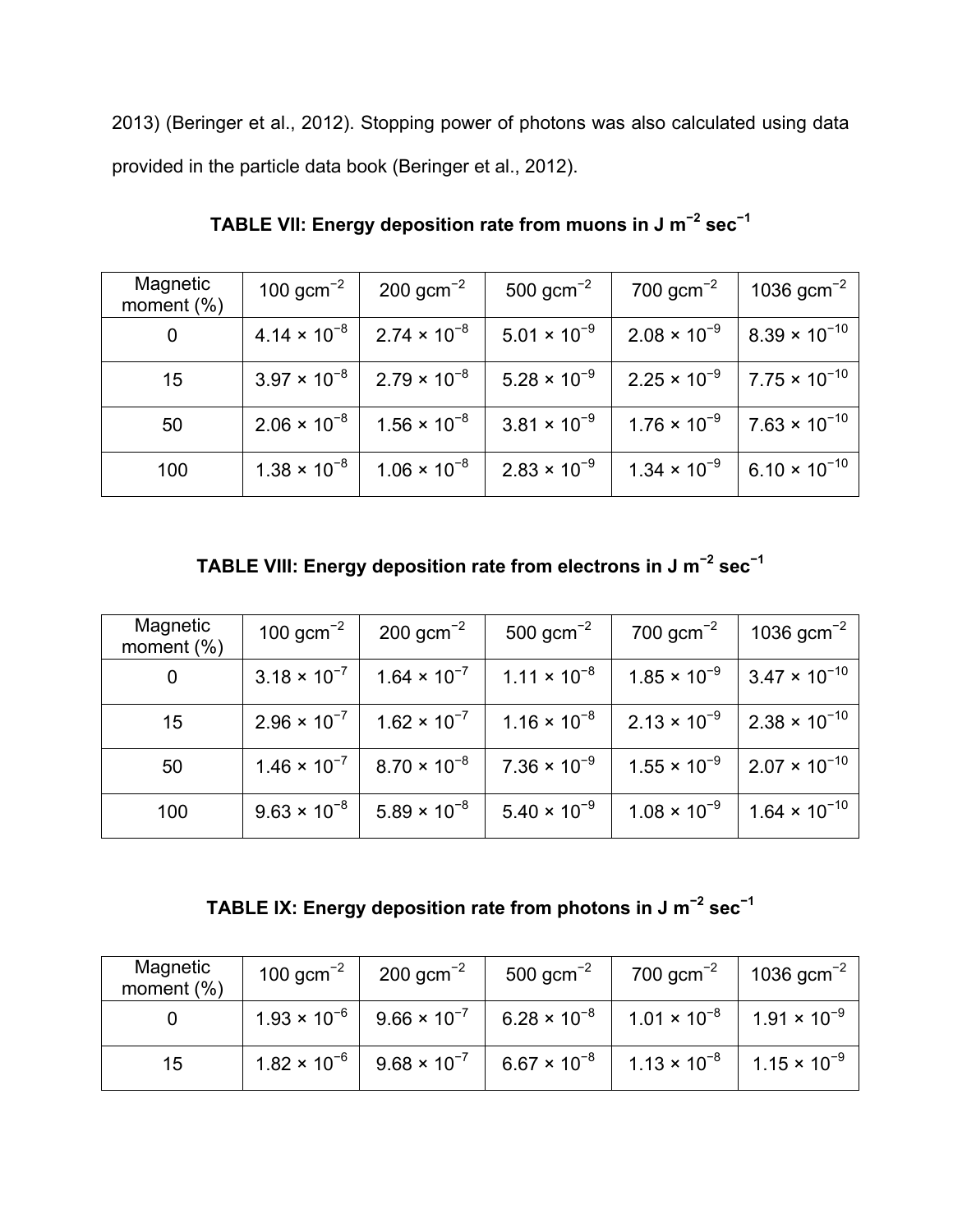| 50  |  | $9.45 \times 10^{-7}$   $5.33 \times 10^{-7}$   $4.42 \times 10^{-8}$   $8.49 \times 10^{-9}$   $1.03 \times 10^{-9}$ |  |
|-----|--|-----------------------------------------------------------------------------------------------------------------------|--|
| 100 |  | $6.35 \times 10^{-7}$ 3.69 $\times 10^{-7}$ 3.20 $\times 10^{-8}$ 6.16 $\times 10^{-9}$ 8.42 $\times 10^{-10}$        |  |

**TABLE X: Energy deposition rate from neutrons in J m<sup>−</sup><sup>2</sup> sec<sup>−</sup><sup>1</sup>**

| Magnetic<br>moment $(\%)$ | 100 gcm <sup>-2</sup> | $200 \text{ gcm}^{-2}$                                 | 500 $gcm^{-2}$ | $700$ gcm <sup>-2</sup>                                                                                                 | 1036 $gcm^{-2}$        |
|---------------------------|-----------------------|--------------------------------------------------------|----------------|-------------------------------------------------------------------------------------------------------------------------|------------------------|
| 0                         |                       | $3.45 \times 10^{-7}$   $9.09 \times 10^{-8}$          |                | $2.95 \times 10^{-9}$   3.50 $\times$ 10 <sup>-10</sup>   4.04 $\times$ 10 <sup>-12</sup>                               |                        |
| 15                        |                       | $2.73 \times 10^{-7}$   8.14 $\times$ 10 <sup>-8</sup> |                | $2.94 \times 10^{-9}$ 3.81 $\times 10^{-10}$ 1.38 $\times 10^{-11}$                                                     |                        |
| 50                        |                       |                                                        |                | $1.13 \times 10^{-7}$   $3.61 \times 10^{-8}$   $1.61 \times 10^{-9}$   $2.38 \times 10^{-10}$   $1.06 \times 10^{-11}$ |                        |
| 100                       |                       | $7.05 \times 10^{-8}$   2.34 $\times 10^{-8}$          |                | $1.11 \times 10^{-9}$   1.70 $\times$ 10 <sup>-10</sup>                                                                 | $5.43 \times 10^{-12}$ |

Now we calculate the effective biological radiation dose for our test object from individual radiation types.

**TABLE XI: Radiation dose from muons in mSv yr<sup>−</sup><sup>1</sup>**

| Magnetic<br>moment $(\%)$ | 100 $gcm^{-2}$ | $200 \text{ gcm}^{-2}$ | $500 \text{ gcm}^{-2}$ | $700 \text{ gcm}^{-2}$ | 1036 $gcm^{-2}$ |
|---------------------------|----------------|------------------------|------------------------|------------------------|-----------------|
| 0                         | 8.71           | 5.77                   | 1.05                   | 0.44                   | 0.18            |
| 15                        | 8.35           | 5.87                   | 1.11                   | 0.47                   | 0.16            |
| 50                        | 4.33           | 3.28                   | 0.80                   | 0.37                   | 0.16            |
| 100                       | 2.89           | 2.24                   | 0.60                   | 0.28                   | 0.13            |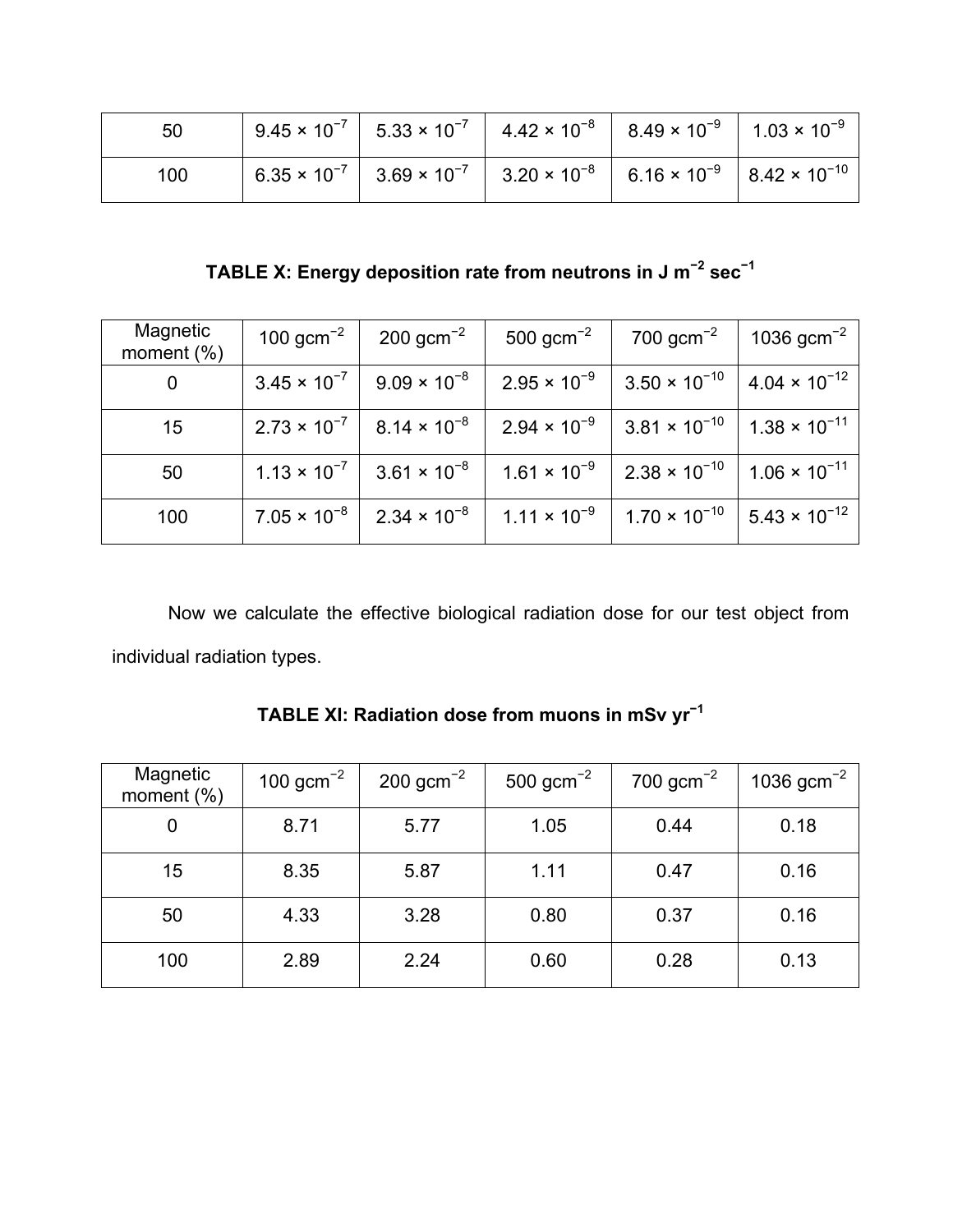#### **4. DISCUSSION**

We have studied the surface radiation dose on terrestrial exoplanets with varying magnetic moments and atmospheric thickness and used the Earth's atmosphere to calculate the particles fluxes in all cases. All hadronic interactions depend on the average atomic mass, which does not change much depending on the atmospheric composition. Planetary exploration in the solar system shows most planetary atmospheric compositions consist of different percentages of C, N, O elements, which have similar atomic masses. Different atmospheric compositions might give different results by only a few percent.

| Magnetic<br>moment $(\%)$ | 100 $gcm^{-2}$ | $200 \text{ gcm}^{-2}$ | 500 gcm <sup>-2</sup> | 700 $gcm^{-2}$ | 1036 $gcm^{-2}$ |
|---------------------------|----------------|------------------------|-----------------------|----------------|-----------------|
| 0                         | 66.87          | 34.49                  | 2.34                  | 0.39           | 0.07            |
| 15                        | 62.18          | 33.99                  | 2.45                  | 0.45           | 0.05            |
| 50                        | 30.61          | 18.28                  | 1.55                  | 0.33           | 0.04            |
| 100                       | 20.25          | 12.39                  | 1.14                  | 0.23           | 0.03            |

**TABLE XII: Radiation dose from electrons in mSv yr<sup>−</sup><sup>1</sup>**

## **TABLE XIII: Radiation dose from photons in mSv yr<sup>−</sup><sup>1</sup>**

| Magnetic<br>moment $(\%)$ | 100 $gcm^{-2}$ | $200 \text{ gcm}^{-2}$ | 500 $gcm^{-2}$ | 700 $gcm^{-2}$ | 1036 $gcm^{-2}$ |
|---------------------------|----------------|------------------------|----------------|----------------|-----------------|
|                           | 405.20         | 203.14                 | 13.21          | 2.12           | 0.40            |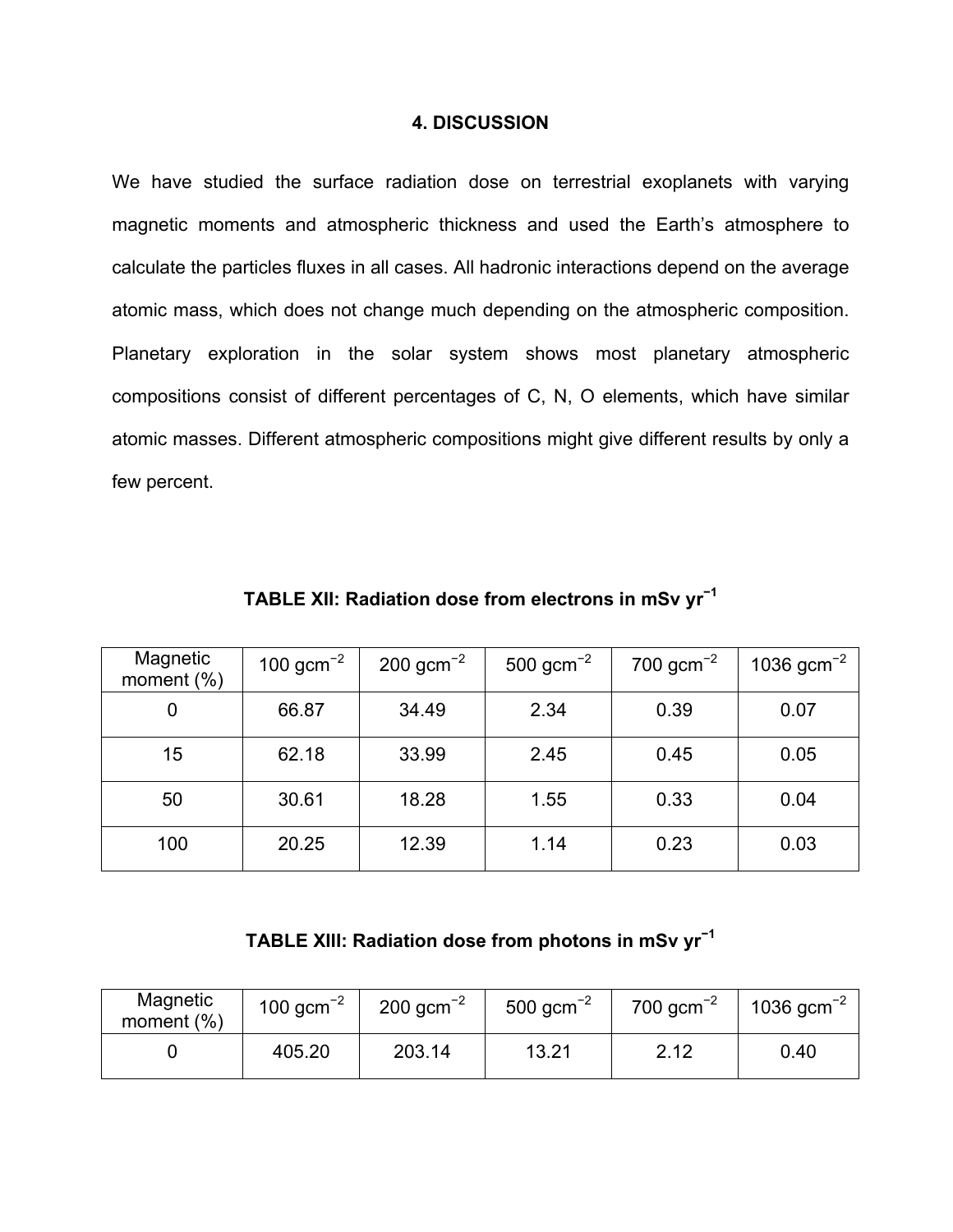| 15  | 381.99 | 203.50 | 14.02 | 2.38 | 0.24 |
|-----|--------|--------|-------|------|------|
| 50  | 198.59 | 112.05 | 9.29  | 1.78 | 0.22 |
| 100 | 133.49 | 77.49  | 6.74  | 1.29 | 0.18 |

Based on modeling particle fluxes and their atmospheric interactions, we found that although the magnetic field shielding is an important factor deciding the radiation dose on the surface, the atmospheric thickness is the dominating factor. If the atmosphere is sufficiently thick, such as in case of the earth, the radiation levels only increase by a factor of ∼ 2 even in case of no magnetic shielding. On the other hand, the GCR induced dose increase is very large,  $\sim$  1600, when the atmospheric thickness is ∼10% that of the Earth. Comparing with the total annual natural background radiation (2.4 mSv/yr), the increase in radiation dose is by a factor of 230. Although, it is hard to assess the long-term impact of radiation dose, lethal doses calculated for Earth-based life can be taken as a reasonable upper limit. A total radiation dose of 4 Sv is considered to be lethal for humans, resulting in a 90% probability of death (United States Nuclear Regulatory Commission, 2013). A planet with 100 gcm<sup>-2</sup> atmosphere and less than 15% of the Earth's magnetic moment would cross this limit in less than 10 years. Such radiation is certainly not suitable for a sustained habitat for Earth-like life. In addition to the liquid water habitability criteria, biological radiation dose should also be considered as an important factor in constraining the habitability of a planet.

**TABLE XIV: Radiation dose from neutrons in mSv yr<sup>−</sup><sup>1</sup>**

| Magnetic      | $\overline{\phantom{a}}$<br>100 $\text{qcm}^{-2}$ | $200$ gcm <sup>-2</sup> | $500 \text{ gcm}^{-2}$ | 700 gcm | $1036$ gcm <sup>-</sup> |
|---------------|---------------------------------------------------|-------------------------|------------------------|---------|-------------------------|
| moment $(\%)$ |                                                   |                         |                        |         |                         |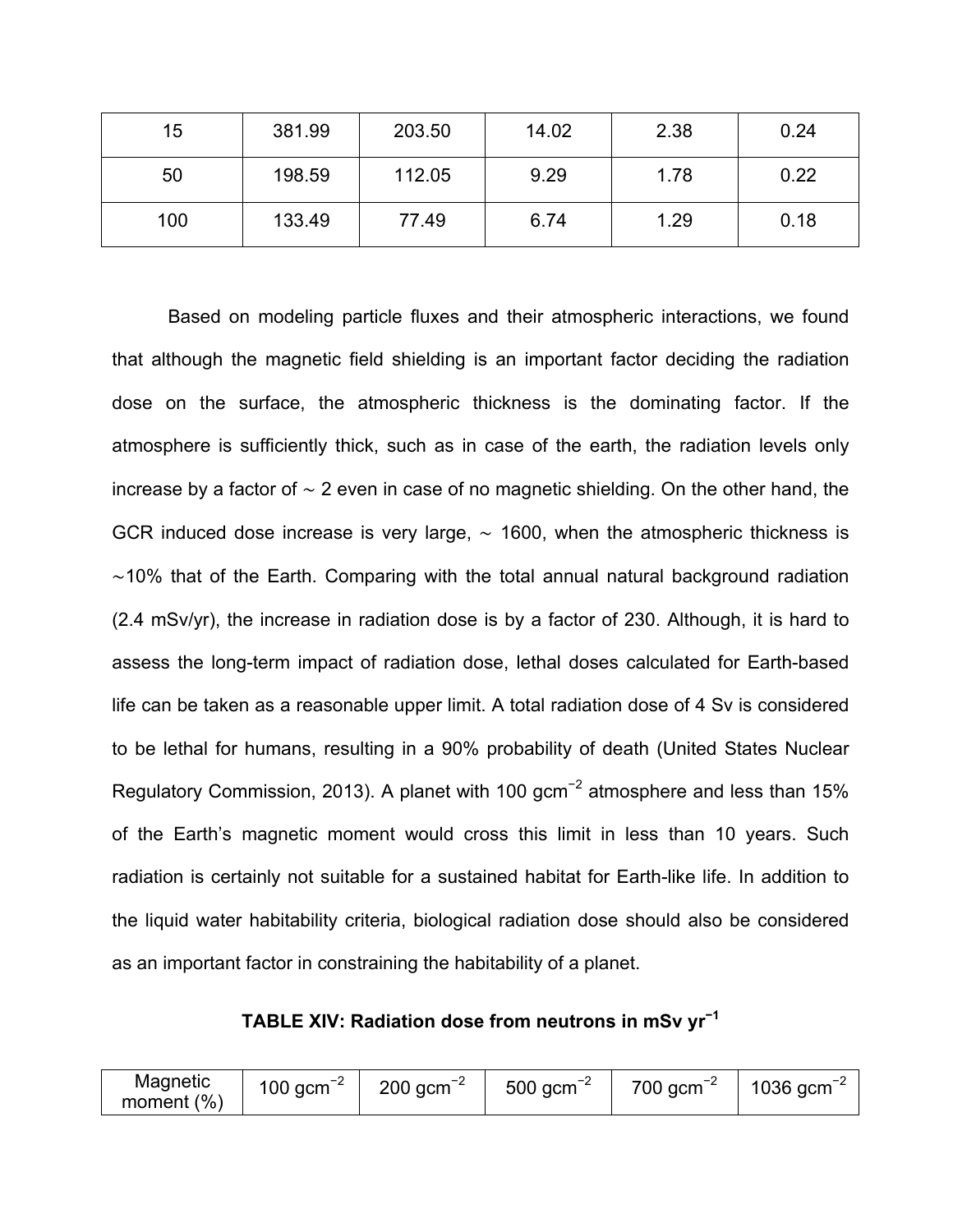| 0   | 72.54 | 19.11 | 0.62 | 0.08 | 0.003 |
|-----|-------|-------|------|------|-------|
| 15  | 57.30 | 17.11 | 0.62 | 0.07 | 0.002 |
| 50  | 23.68 | 7.58  | 0.34 | 0.05 | 0.001 |
| 100 | 14.82 | 4.92  | 0.23 | 0.04 | 0.001 |

**TABLE XV: Total biological radiation dose in mSv yr<sup>−</sup><sup>1</sup>**

| Magnetic<br>moment $(\%)$ | 100 $gcm^{-2}$ | $200 \text{ gcm}^{-2}$ | 500 $gcm^{-2}$ | 700 $gcm^{-2}$ | 1036 $gcm^{-2}$ |
|---------------------------|----------------|------------------------|----------------|----------------|-----------------|
| 0                         | 553.33         | 262.51                 | 17.22          | 3.02           | 0.65            |
| 15                        | 509.81         | 260.48                 | 18.20          | 3.38           | 0.46            |
| 50                        | 257.21         | 141.20                 | 11.98          | 2.53           | 0.42            |
| 100                       | 171.46         | 97.04                  | 8.70           | 1.84           | 0.34            |

### **ACKNOWLEDGEMENTS**

We thank Adrian Melott, Shimantini Shome and Dinesh Atri for helpful comments.

#### **REFERENCES**

[1] Kasting, James F., Daniel P. Whitmire, and Ray T. Reynolds. "Habitable Zones around Main Sequence Stars." Icarus 101, no. 1 (1993): 108-128.

[2] Atri, Dimitra, and Adrian L. Melott. "Cosmic Rays and Terrestrial Life: A brief review." Astroparticle Physics (2013).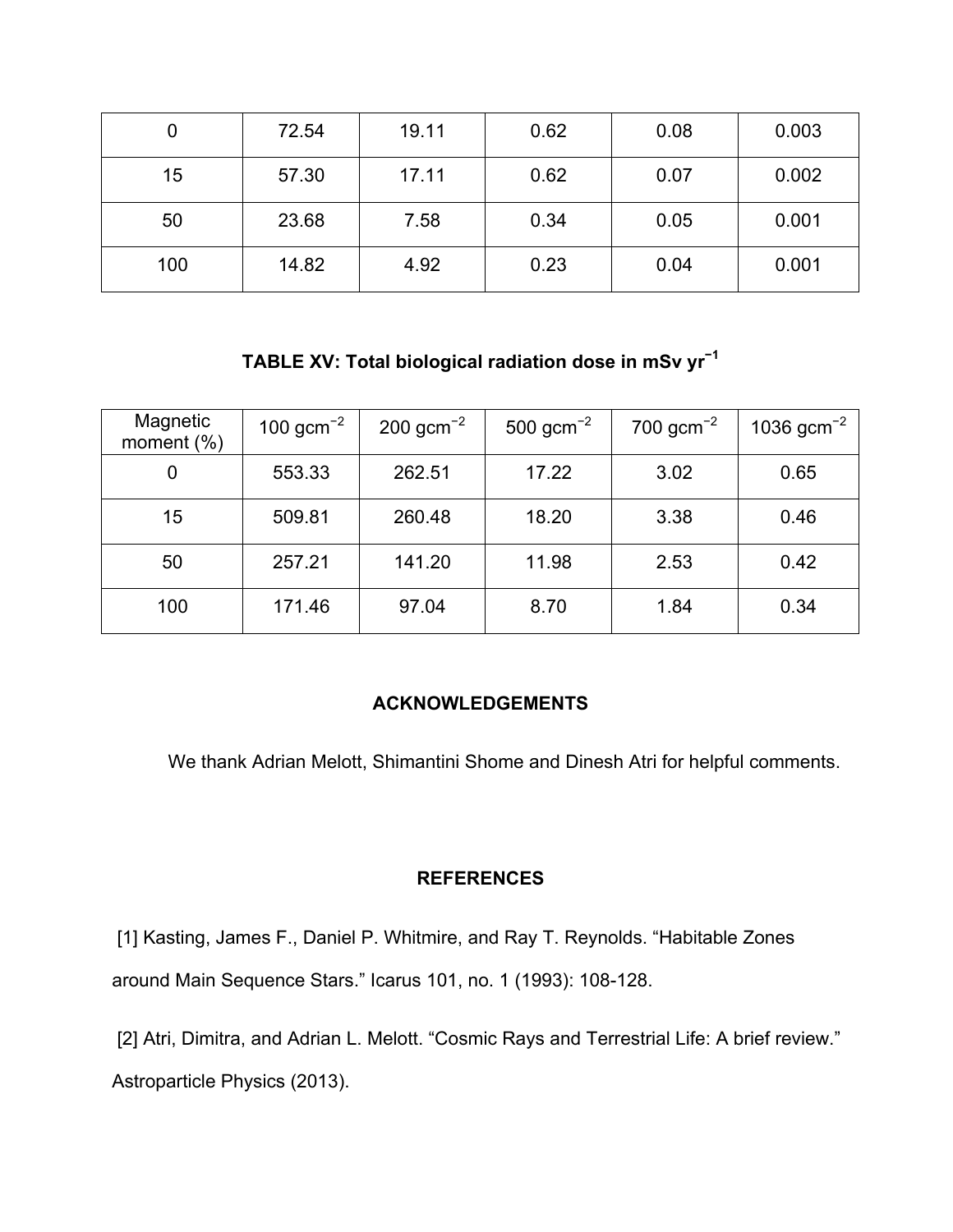[3] Melott, Adrian L., and Brian C. Thomas. "Astrophysical ionizing radiation and earth: a brief review and census of intermittent intense sources." Astrobiology 11, no. 4 (2011): 343-361.

[4] Dartnell, Lewis R. "Ionizing radiation and life." Astrobiology 11, no. 6 (2011): 551-582.

[5] Ejzak, Larissa M., Adrian L. Melott, Mikhail V. Medvedev, and Brian C. Thomas. "Terrestrial consequences of spectral and temporal variability in ionizing photon events." The Astrophysical Journal 654, no. 1 (2007): 373.

[6] Thomas, Brian C., Adrian L. Melott, Charles H. Jackman, Claude M. Laird, Mikhail V. Medvedev, Richard S. Stolarski, Neil Gehrels, John K. Cannizzo, Daniel P. Hogan, and Larissa M. Ejzak. "Gamma-ray bursts and the Earth: Exploration of atmospheric, biological, climatic, and biogeochemical effects." The Astrophysical Journal 634, no. 1 (2005): 509.

[7] Gehrels, Neil, Claude M. Laird, Charles H. Jackman, John K. Cannizzo, Barbara J. Mattson, and Wan Chen. "Ozone depletion from nearby supernovae." The Astrophysical Journal 585, no. 2 (2003): 1169.

[8] Atri, Dimitra, Adrian L. Melott, and Brian C. Thomas. "Lookup tables to compute high energy cosmic ray induced atmospheric ionization and changes in atmospheric chemistry." Journal of Cosmology and Astroparticle Physics 2010, no. 05 (2010): 008.

[9] Atri, Dimitra, and Adrian L. Melott. "Modeling high-energy cosmic ray induced terrestrial muon flux: A lookup table." Radiation Physics and Chemistry 80, no. 6 (2011): 701-703.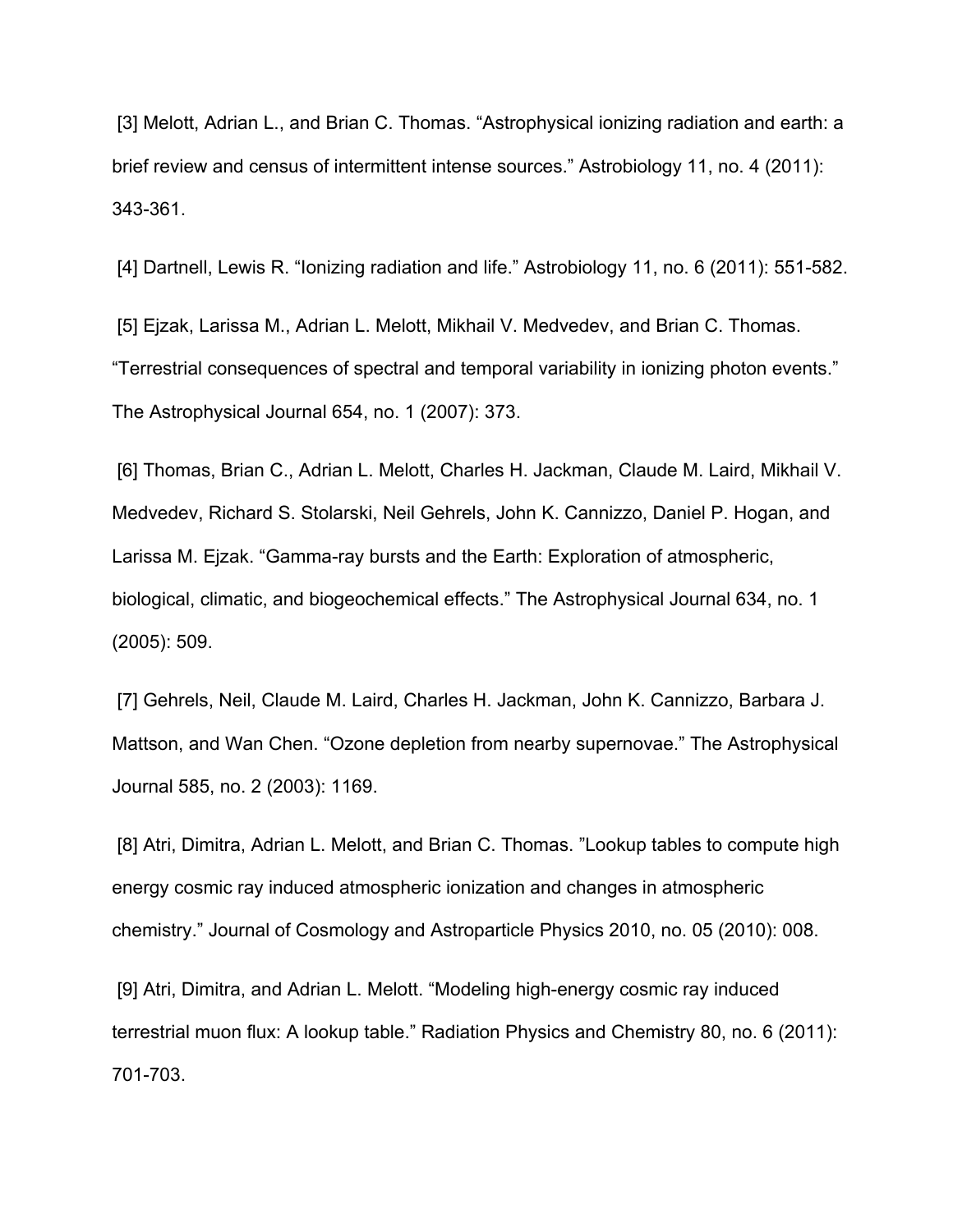[10] Overholt, Andrew, Adrian Melott, and Dimitra Atri. "Modeling high-energy cosmic ray induced terrestrial and atmospheric neutron flux: A lookup table." Journal of Geophysical Research - Space Science (2013).

[11] Grießmeier, J-M., A. Stadelmann, U. Motschmann, N. K. Belisheva, H. Lammer, and H. K. Biernat. "Cosmic ray impact on extrasolar Earth-like planets in close-in habitable zones." Astrobiology 5, no. 5 (2005): 587-603.

[12] Grießmeier, J-M., A. Stadelmann, J. L. Grenfell, H. Lammer, and U. Motschmann. "On the protection of extrasolar Earth-like planets around K/M stars against galactic cosmic rays." Icarus 199, no. 2 (2009): 526-535.

[13] Grenfell, John Lee, Jean-Mathias Grießmeier, Beate Patzer, Heike Rauer, Antigona Segura, Anja Stadelmann, Barbara Stracke, Ruth Titz, and Philip Von Paris. "Biomarker Response to Galactic Cosmic Ray-Induced NOx And The Methane Greenhouse Effect in The Atmosphere of An Earth-Like Planet Orbiting An M Dwarf Star." Astrobiology 7, no. 1 (2007): 208-221.

[14] Grenfell, John Lee, Jean-Mathias Grießmeier, Philip von Paris, A. Beate C. Patzer, Helmut Lammer, Barbara Stracke, Stefanie Gebauer, Franz Schreier, and Heike Rauer. "Response of Atmospheric Biomarkers to NO x-Induced Photochemistry Generated by Stellar Cosmic Rays for Earth-like Planets in the Habitable Zone of M Dwarf Stars." Astrobiology 12, no. 12 (2012): 1109-1122.

[15] Heck, Dieter, J. Knapp, J. N. Capdevielle, G. Schatz, and T. Thouw. "CORSIKA: A Monte Carlo code to simulate extensive air showers". Vol. 6019. FZKA, 1998.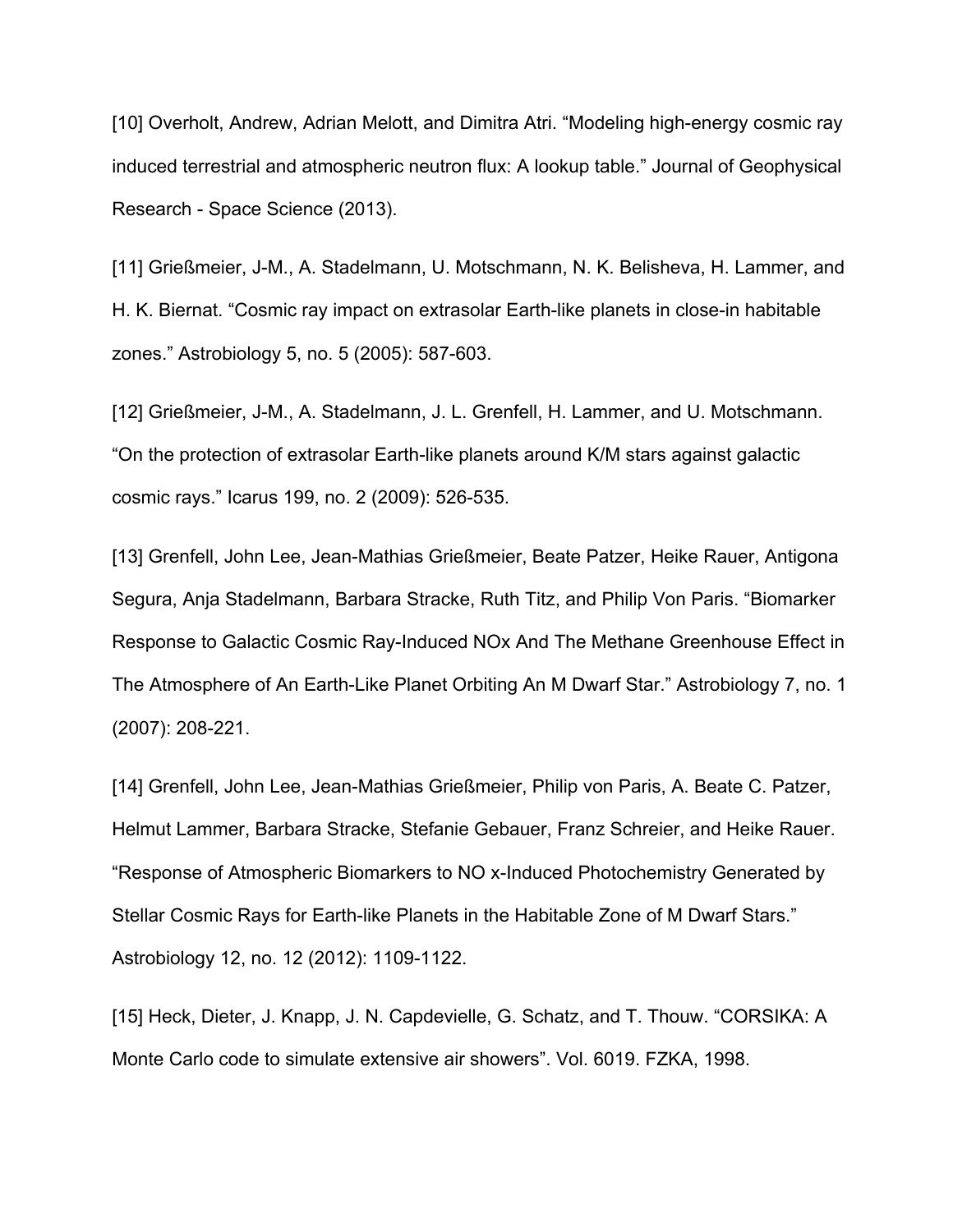[16] Risse, M., D. Heck, and J. Knapp. "EAS simulations at Auger energies with CORSIKA." International Cosmic Ray Conference, vol. 2, p. 522. 2001.

[17] Bernlhr, Konrad. "Simulation of imaging atmospheric Cherenkov telescopes with CORSIKA and sim−telarray." Astroparticle Physics 30, no. 3 (2008): 149-158.

[18] Nagano, Motohiko, D. Heck, K. Shinozaki, N. Inoue, and J. Knapp. "Comparison of AGASA data with CORSIKA simulation." Astroparticle Physics 13, no. 4 (2000): 277-294.

[19] Scalo, John, and J. Craig Wheeler. "Astrophysical and astrobiological implications of gamma-ray burst properties." The Astrophysical Journal 566, no. 2 (2002): 723.

[20] Voigt, Gerd-Hannes. "A mathematical magnetospheric field model with independent physical parameters." Planetary and Space Science 29, no. 1 (1981): 1-20.

[21] Stadelmann, A., J. Vogt, K-H. Glassmeier, M-B. Kallenrode, and G-H. Voigt. "Cosmic ray and solar energetic particle flux in paleomagnetospheres." Earth, Planets, and Space 62 (2010): 333-345.

[22] Gaisser, Thomas K. "Cosmic rays and particle physics". Cambridge University Press, 1991.

[23] Nicolet, Marcel. "Stratospheric ozone: An introduction to its study." Reviews of Geophysics 13, no. 5 (1975): 593-636.

[24] Ruderman, Malvin A. "Possible consequences of nearby supernova explosions for atmospheric ozone and terrestrial life. "Science 184, no. 4141 (1974): 1079-1081.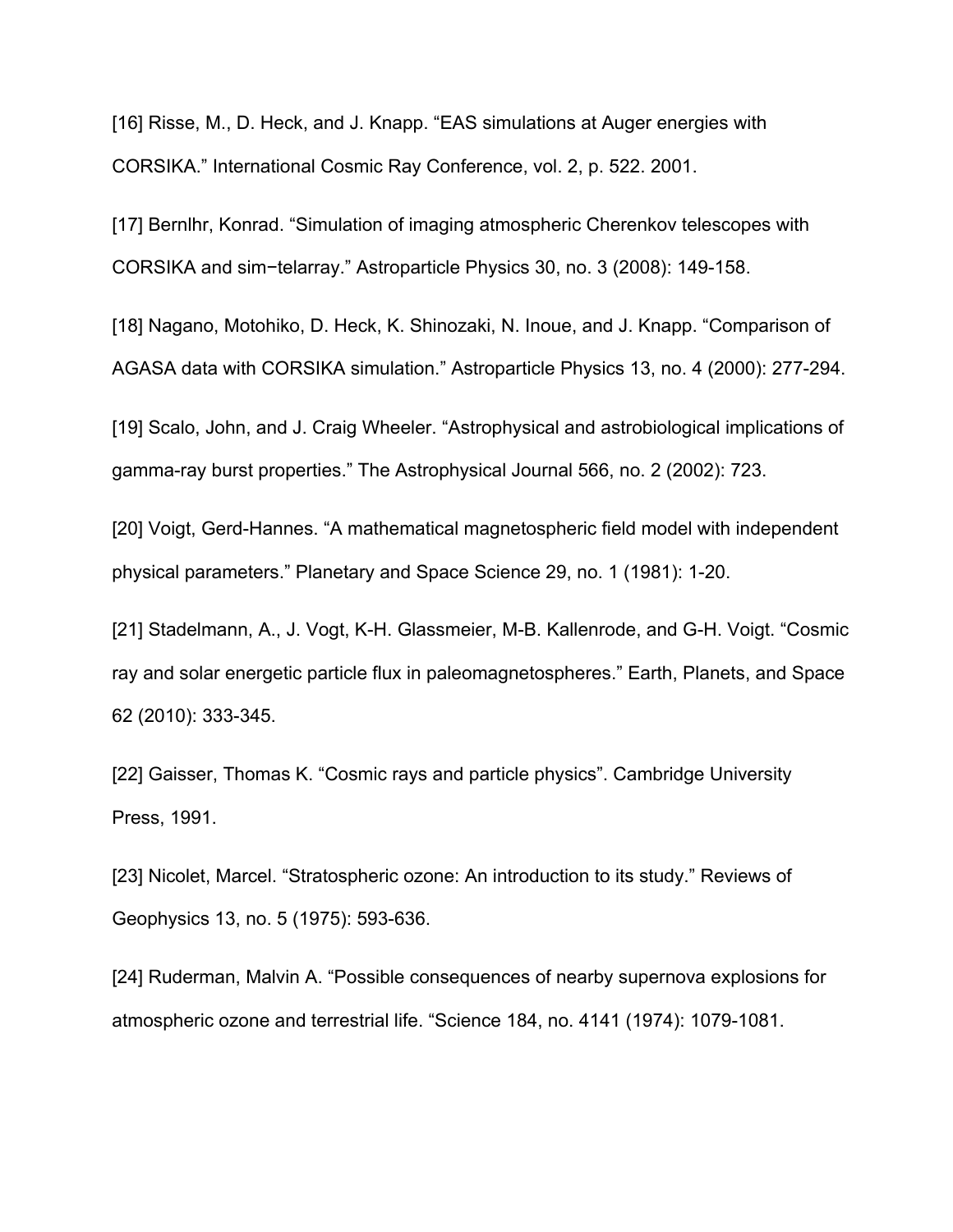[25] Tarter, Jill C., Peter R. Backus, Rocco L. Mancinelli, Jonathan M. Aurnou, Dana E. Backman, Gibor S. Basri, Alan P. Boss et al. "A reappraisal of the habitability of planets around M dwarf stars." Astrobiology 7, no. 1 (2007): 30-65.

[26] Scalo, John, Lisa Kaltenegger, Antgona Segura, Malcolm Fridlund, Ignasi Ribas, Yu N. Kulikov, John L. Grenfell et al. "M stars as targets for terrestrial exoplanet searches and biosignature detection." Astrobiology 7, no. 1 (2007): 85-166.

[27] United States Nuclear Regulatory Commission. "Standards for protection against radiation", NRC Regulations, Title 10, Code of Federal regulations, Part 20 (2013)

[28] Francis, Z., S. Incerti, M. Karamitros, H. N. Tran, and C. Villagrasa. "Stopping power and ranges of electrons, protons and alpha particles in liquid water using the Geant4- DNA package." Nuclear Instruments and Methods in Physics Research Section B: Beam Interactions with Materials and Atoms 269, no. 20 (2011): 2307-2311.

[29] Cossairt, J. Donald, and Kamran Vaziri. "Neutron dose per fluence and weighting factors for use at high energy accelerators." Health physics 96, no. 6 (2009): 617-628.

[30] Beringer, J., J-F. Arguin, R. M. Barnett, K. Copic, O. Dahl, D. E. Groom, C-J. Lin et al. "Review of particle physics." Physical Review D 86, no. 1 (2012): 010001.

[31] Dar, Arnon, Ari Laor, and Nir J. Shaviv. "Life extinctions by cosmic ray jets." Physical review letters 80, no. 26 (1998): 5813-5816.

[32] Alpen, Edward L. "Radiation biophysics". Academic Press, 1997.

[33] Khodachenko, M. L., I. Alexeev, E. Belenkaya, H. Lammer, J-M. Grießmeier, M. Leitzinger, P. Odert, T. Zaqarashvili, and H. O. Rucker. "Magnetospheres of hot Jupiters: